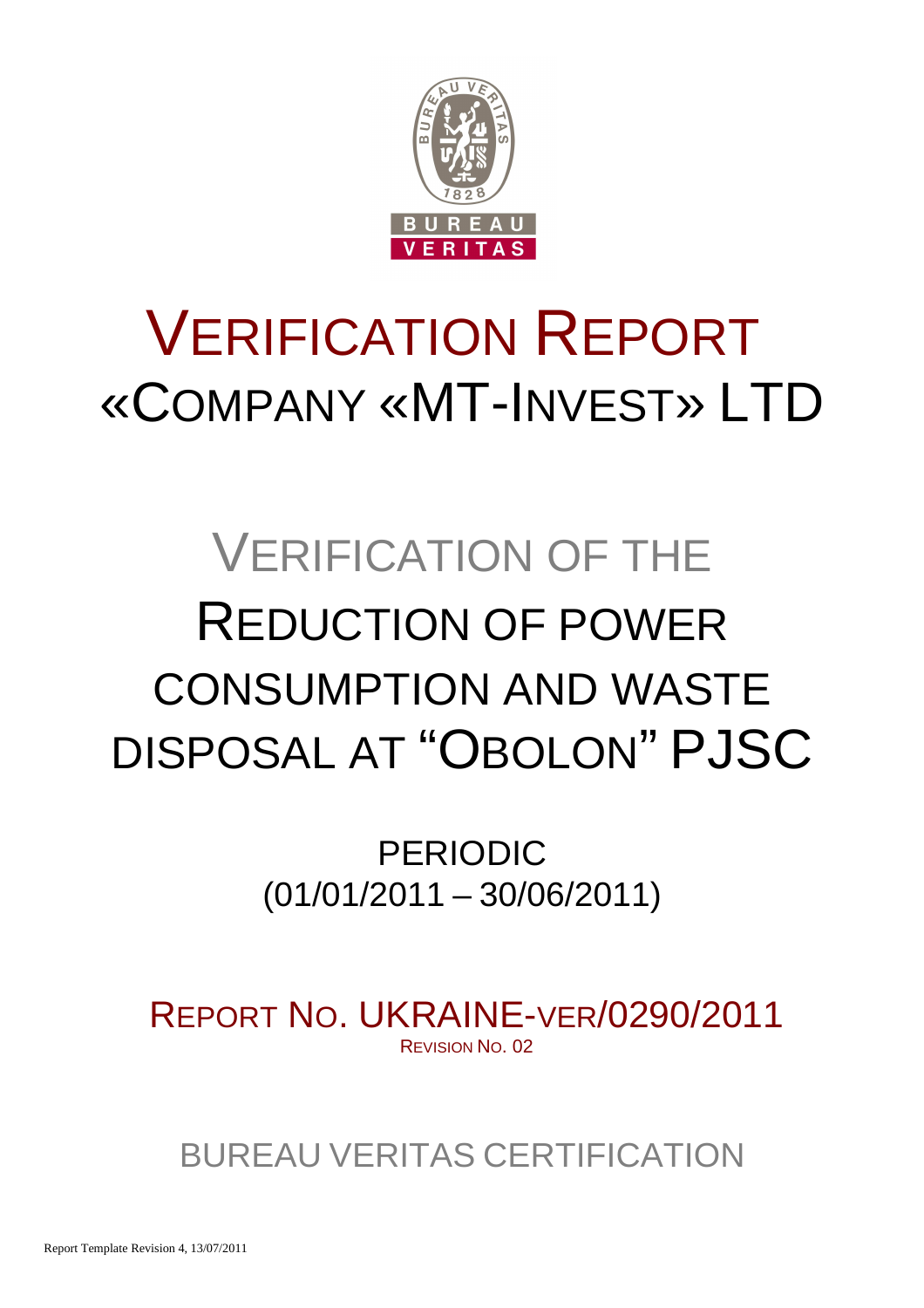

#### VERIFICATION REPORT

| Date of first issue:<br>14/07/2011                                                                                  |                                                                                                                                                                                                                                                                                                                                                                                                                                                                                                                                                           | Organizational unit:               |          | <b>Bureau Veritas Certification Holding SAS</b>                                                 |                                                                                                                                                                                                                                                                                                                                                                                                                                                                                                                                                                                      |  |
|---------------------------------------------------------------------------------------------------------------------|-----------------------------------------------------------------------------------------------------------------------------------------------------------------------------------------------------------------------------------------------------------------------------------------------------------------------------------------------------------------------------------------------------------------------------------------------------------------------------------------------------------------------------------------------------------|------------------------------------|----------|-------------------------------------------------------------------------------------------------|--------------------------------------------------------------------------------------------------------------------------------------------------------------------------------------------------------------------------------------------------------------------------------------------------------------------------------------------------------------------------------------------------------------------------------------------------------------------------------------------------------------------------------------------------------------------------------------|--|
| Client:<br>«Company «MT-Invest» LTD                                                                                 |                                                                                                                                                                                                                                                                                                                                                                                                                                                                                                                                                           | Client ref.:<br>Falendysh Yaroslav |          |                                                                                                 |                                                                                                                                                                                                                                                                                                                                                                                                                                                                                                                                                                                      |  |
| Summary:<br>well as the host country criteria.                                                                      |                                                                                                                                                                                                                                                                                                                                                                                                                                                                                                                                                           |                                    |          |                                                                                                 | Bureau Veritas Certification has made the periodic verification of the "Reduction of power consumption and<br>waste disposal at "Obolon" PJSC", project of «Company «MT-Invest» LTD located in Kyiv, Ukraine, and<br>applying the JI specific approach, on the basis of UNFCCC criteria for the JI, as well as criteria given to<br>provide for consistent project operations, monitoring and reporting. UNFCCC criteria refer to Article 6 of the<br>Kyoto Protocol, the JI rules and modalities and the subsequent decisions by the JI Supervisory Committee, as                   |  |
| was conducted using Bureau Veritas Certification internal procedures.                                               |                                                                                                                                                                                                                                                                                                                                                                                                                                                                                                                                                           |                                    |          |                                                                                                 | The verification scope is defined as a periodic independent review and ex post determination by the Accredited<br>Entity of the monitored reductions in GHG emissions during defined verification period, and consisted of the<br>following three phases: i) desk review of the project design and the baseline and monitoring plan; ii) follow-up<br>interviews with project stakeholders; iii) resolution of outstanding issues and the issuance of the final<br>verification report and opinion. The overall verification, from Contract Review to Verification Report & Opinion, |  |
|                                                                                                                     | The first output of the verification process is a list of Clarification, Corrective Actions Requests, Forward<br>Actions Requests (CR, CAR and FAR), presented in Appendix A.                                                                                                                                                                                                                                                                                                                                                                             |                                    |          |                                                                                                 |                                                                                                                                                                                                                                                                                                                                                                                                                                                                                                                                                                                      |  |
|                                                                                                                     | In summary, Bureau Veritas Certification confirms that the project is implemented as per determined changes.<br>Installed equipment being essential for generating emission reduction runs reliably and is calibrated<br>appropriately. The monitoring system is in place and the project is generating GHG emission reductions. The<br>GHG emission reduction is calculated accurately and without material errors, omissions, or misstatements, and<br>the ERUs issued totalize 125846 tons of CO2eq for the monitoring period 01/01/2011 - 30/06/2011. |                                    |          |                                                                                                 |                                                                                                                                                                                                                                                                                                                                                                                                                                                                                                                                                                                      |  |
|                                                                                                                     |                                                                                                                                                                                                                                                                                                                                                                                                                                                                                                                                                           |                                    |          | related to the approved project baseline and monitoring, and its associated documents.          | Our opinion relates to the project's GHG emissions and resulting GHG emission reductions reported and                                                                                                                                                                                                                                                                                                                                                                                                                                                                                |  |
| Report No.:<br>UKRAINE-ver/0290/2011                                                                                | J۱                                                                                                                                                                                                                                                                                                                                                                                                                                                                                                                                                        | Subject Group:                     |          |                                                                                                 |                                                                                                                                                                                                                                                                                                                                                                                                                                                                                                                                                                                      |  |
| Project title:<br>Reduction of power consumption and waste disposal<br>at "Obolon" PJSC                             |                                                                                                                                                                                                                                                                                                                                                                                                                                                                                                                                                           |                                    |          |                                                                                                 |                                                                                                                                                                                                                                                                                                                                                                                                                                                                                                                                                                                      |  |
| Work carried out by:<br>Oleg Skoblyk - Team Leader, Lead Verifier<br>Kateryna Zinevych - Team Member, Lead Verifier |                                                                                                                                                                                                                                                                                                                                                                                                                                                                                                                                                           | nos                                |          |                                                                                                 |                                                                                                                                                                                                                                                                                                                                                                                                                                                                                                                                                                                      |  |
| Work reviewed by:                                                                                                   |                                                                                                                                                                                                                                                                                                                                                                                                                                                                                                                                                           |                                    |          |                                                                                                 |                                                                                                                                                                                                                                                                                                                                                                                                                                                                                                                                                                                      |  |
| Ivan Sokolov - Internal Technical Reviewer                                                                          |                                                                                                                                                                                                                                                                                                                                                                                                                                                                                                                                                           | <b>Bureau Vertas</b>               | $\times$ | No distribution without permission from the<br>Certificitent or responsible organizational unit |                                                                                                                                                                                                                                                                                                                                                                                                                                                                                                                                                                                      |  |
| Work approved by:                                                                                                   |                                                                                                                                                                                                                                                                                                                                                                                                                                                                                                                                                           |                                    |          |                                                                                                 |                                                                                                                                                                                                                                                                                                                                                                                                                                                                                                                                                                                      |  |
| Flavio Gomes - Operational Manager                                                                                  |                                                                                                                                                                                                                                                                                                                                                                                                                                                                                                                                                           |                                    | Ю        | Limited distribution                                                                            |                                                                                                                                                                                                                                                                                                                                                                                                                                                                                                                                                                                      |  |
| Date of this revision:<br>23/08/2011                                                                                | Rev. No.:<br>02                                                                                                                                                                                                                                                                                                                                                                                                                                                                                                                                           | Number of pages:<br>25             |          | Unrestricted distribution                                                                       |                                                                                                                                                                                                                                                                                                                                                                                                                                                                                                                                                                                      |  |

1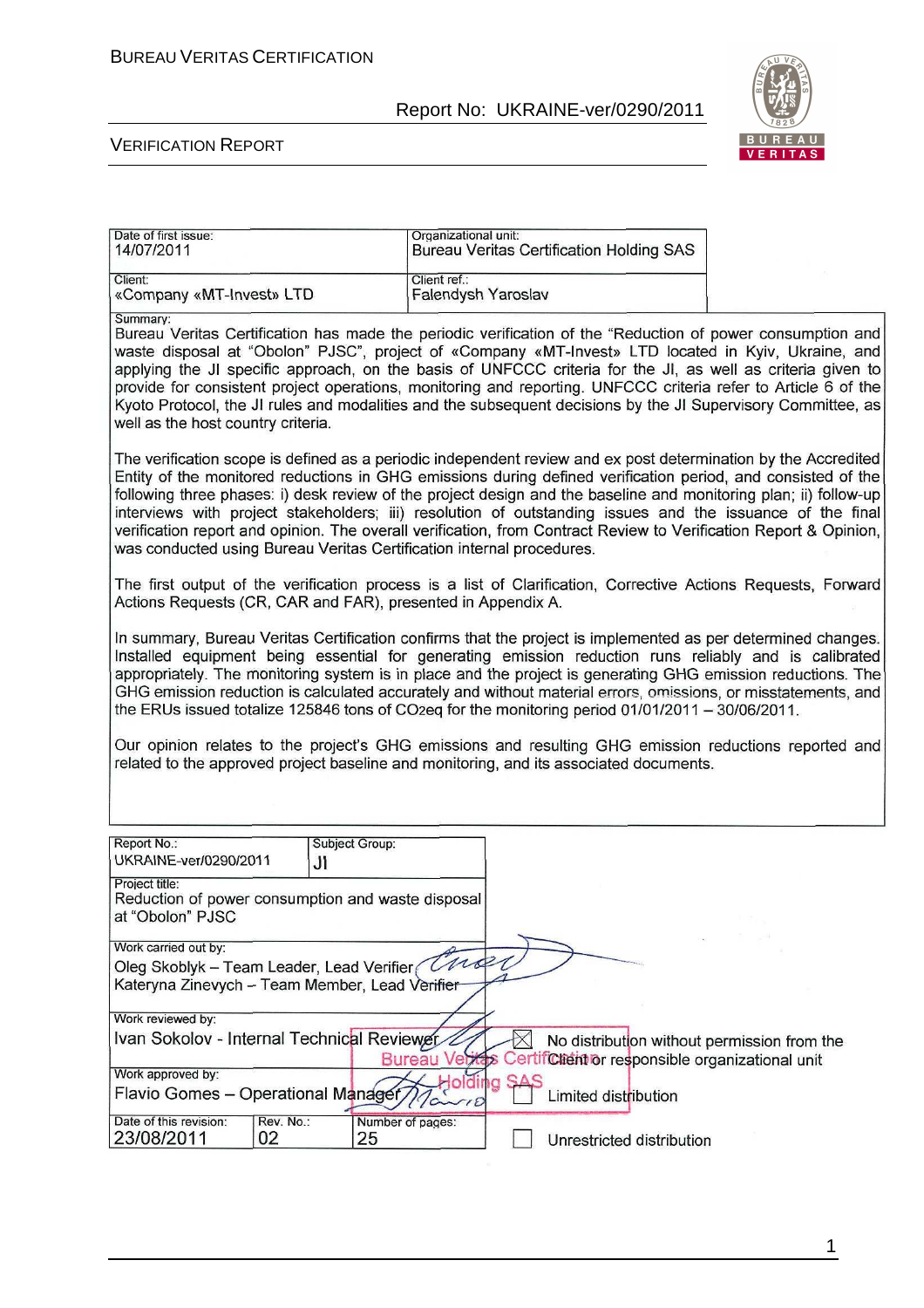VERIFICATION REPORT

# **Table of Contents Page 2018**

| $\mathbf{1}$<br>1.1<br>1.2<br>1.3                  | Objective<br>Scope<br><b>Verification Team</b>                                                                                                                                                                                                                                                                                                        | 3<br>3<br>3                                                |
|----------------------------------------------------|-------------------------------------------------------------------------------------------------------------------------------------------------------------------------------------------------------------------------------------------------------------------------------------------------------------------------------------------------------|------------------------------------------------------------|
| $\overline{2}$<br>2.1<br>2.2<br>2.3                | <b>Review of Documents</b><br>Follow-up Interviews<br>Resolution of Clarification, Corrective and Forward Action<br>Requests                                                                                                                                                                                                                          | .4<br>$\overline{4}$<br>5<br>5                             |
| 3<br>3.1<br>3.2<br>3.3<br>3.4<br>3.5<br>3.6<br>3.7 | Remaining issues and FARs from previous verifications<br>Project approval by Parties involved (90-91)<br>Project implementation (92-93)<br>Compliance of the monitoring plan with the monitoring<br>methodology (94-98)<br>Revision of monitoring plan (99-100)<br>Data management (101)<br>Verification regarding programmes of activities (102-110) | .6<br>6<br>6<br>$\overline{7}$<br>$\overline{7}$<br>8<br>8 |
| 4                                                  | (Not applicable)                                                                                                                                                                                                                                                                                                                                      | 8                                                          |
| 5                                                  |                                                                                                                                                                                                                                                                                                                                                       |                                                            |
|                                                    |                                                                                                                                                                                                                                                                                                                                                       |                                                            |

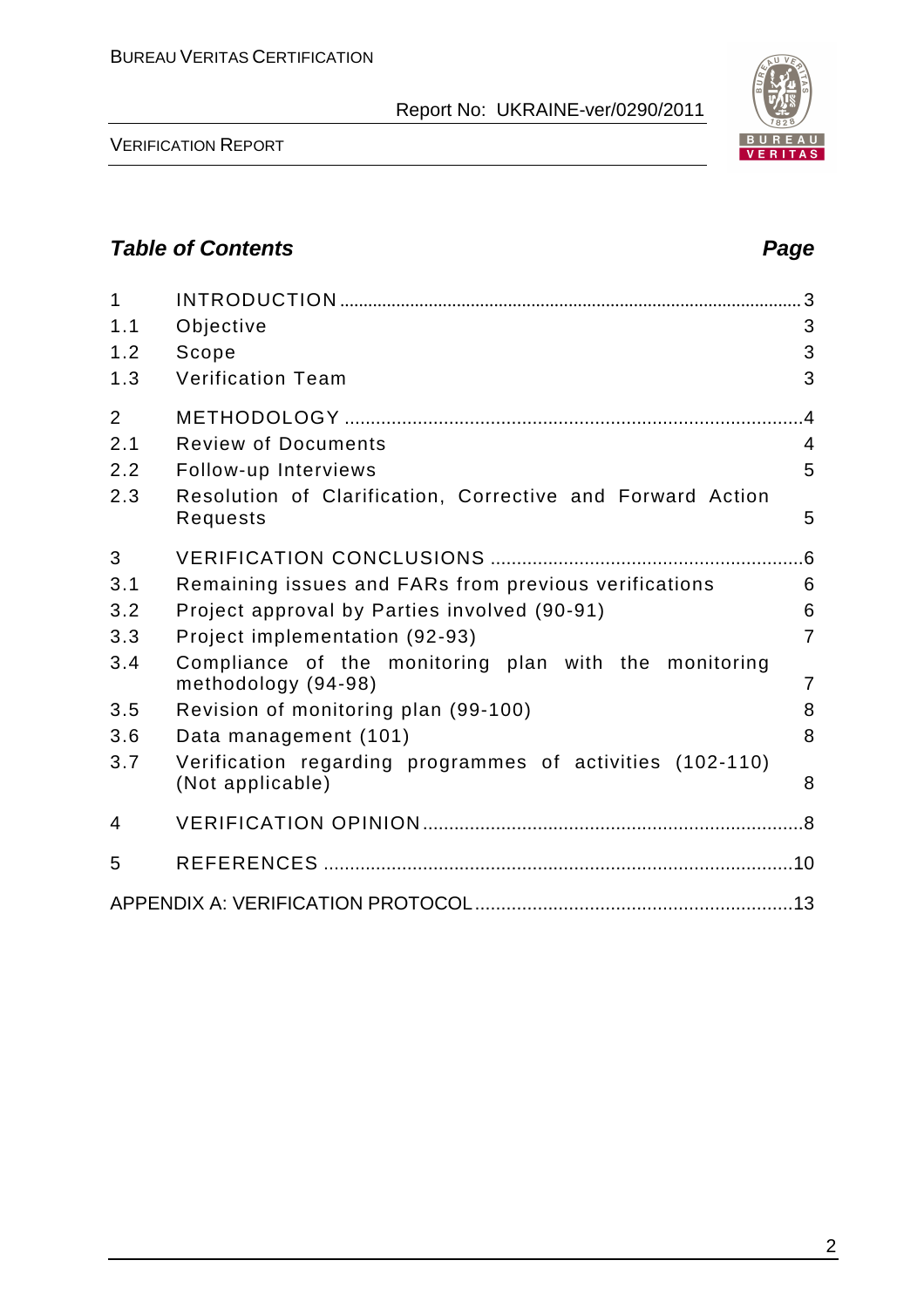

VERIFICATION REPORT

# **1 INTRODUCTION**

«Company «MT-Invest» LTD has commissioned Bureau Veritas Certification to verify the emissions reductions of its JI project "Reduction of power consumption and waste disposal at "Obolon" PJSC" (hereafter called "the project") located in the Kyiv city, Kyivska oblast, Ukraine.

This report summarizes the findings of the verification of the project, performed on the basis of UNFCCC criteria, as well as criteria given to provide for consistent project operations, monitoring and reporting.

### **1.1 Objective**

Verification is the periodic independent review and ex post determination by the Accredited Independent Entity of the monitored reductions in GHG emissions during defined verification period.

The objective of verification can be divided in Initial Verification and Periodic Verification.

UNFCCC criteria refer to Article 6 of the Kyoto Protocol, the JI rules and modalities and the subsequent decisions by the JI Supervisory Committee, as well as the host country criteria.

#### **1.2 Scope**

The verification scope is defined as an independent and objective review of the project design document, the project's baseline study and monitoring plan and other relevant documents. The information in these documents is reviewed against Kyoto Protocol requirements, UNFCCC rules and associated interpretations.

The verification is not meant to provide any consulting towards the Client. However, stated requests for clarifications, corrective and/or forward actions may provide input for improvement of the project monitoring towards reductions in the GHG emissions.

#### **1.3 Verification Team**

The verification team consists of the following personnel:

#### Oleg Skoblyk

Bureau Veritas Certification Team Leader, Climate Change Lead Verifier

Kateryna Zinevych

Bureau Veritas Certification Team Member, Climate Change Lead Verifier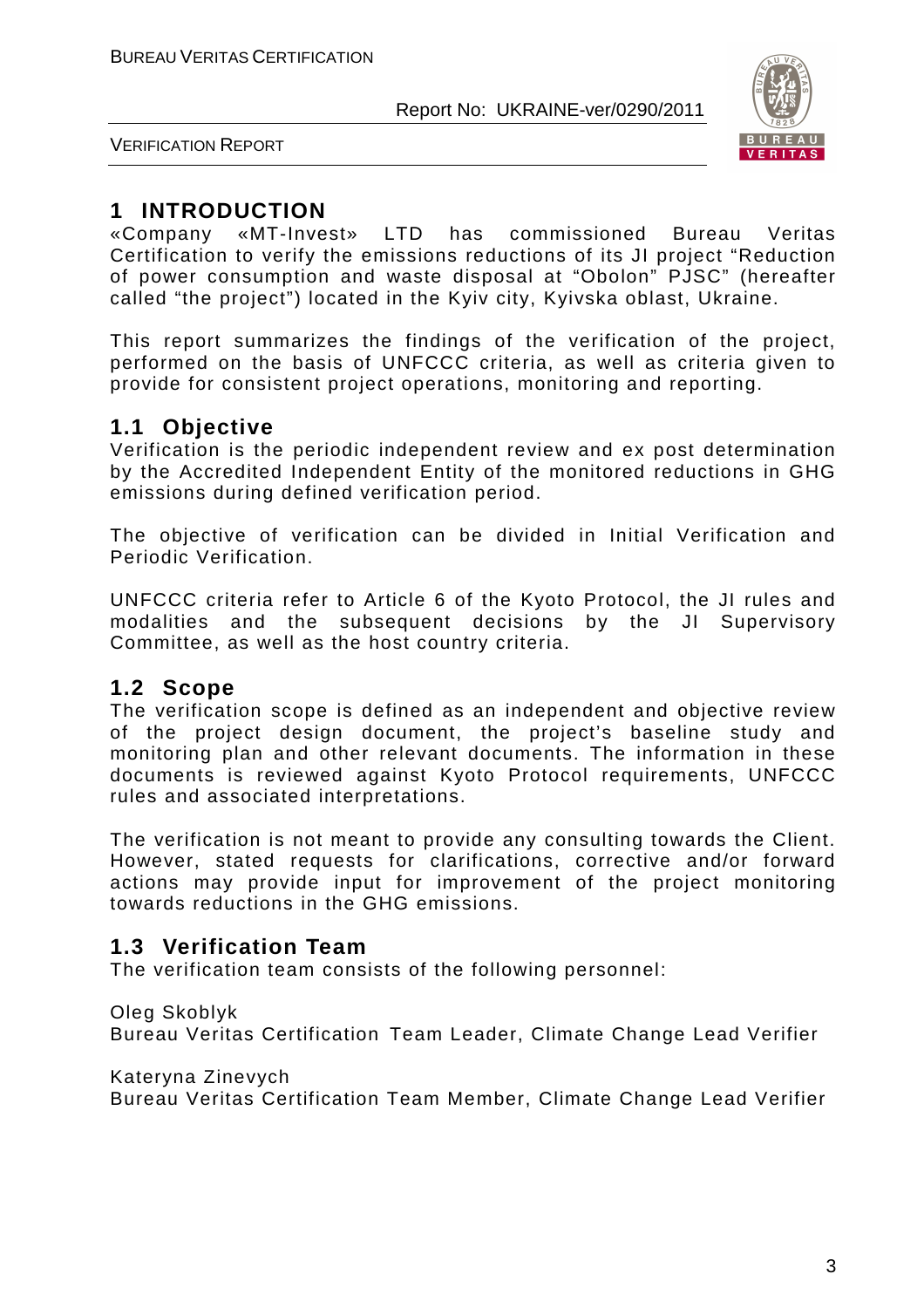

VERIFICATION REPORT

This verification report was reviewed by:

Ivan Sokolov

Bureau Veritas Certification, Internal Technical Reviewer

## **2 METHODOLOGY**

The overall verification, from Contract Review to Verification Report & Opinion, was conducted using Bureau Veritas Certification internal procedures.

In order to ensure transparency, a verification protocol was customized for the project, according to the version 01 of the Joint Implementation Determination and Verification Manual, issued by the Joint Implementation Supervisory Committee at its 19 meeting on 04/12/2009. The protocol shows, in a transparent manner, criteria (requirements), means of verification and the results from verifying the identified criteria. The verification protocol serves the following purposes:

- It organizes, details and clarifies the requirements a JI project is expected to meet;
- It ensures a transparent verification process where the verifier will document how a particular requirement has been verified and the result of the verification.

The completed verification protocol is enclosed in Appendix A to this report.

#### **2.1 Review of Documents**

The Monitoring Report (MR) Monitoring report «Reduction of power consumption and waste disposal at "Obolon" PJSC» version 1.0 dated 08/07/2011 submitted by «Company «MT-Invest» LTD and additional background documents related to the project design and baseline, i.e. country Law,) and/or Guidance on criteria for baseline setting and monitoring, Host party criteria, Kyoto Protocol, Clarifications on Verification Requirements to be Checked by an Accredited Independent Entity were reviewed.

To address Bureau Veritas Certification further corrective action and clarification requests, «Company «MT-Invest» LTD revised the MR and resubmitted it on version 2.0 dated 23/08/2011, the latter MR version 2.0 is considered final.

The verification findings presented in this report relate to the Monitoring Reports versions 1.0 and 2.0 and project as described in the determined PDD.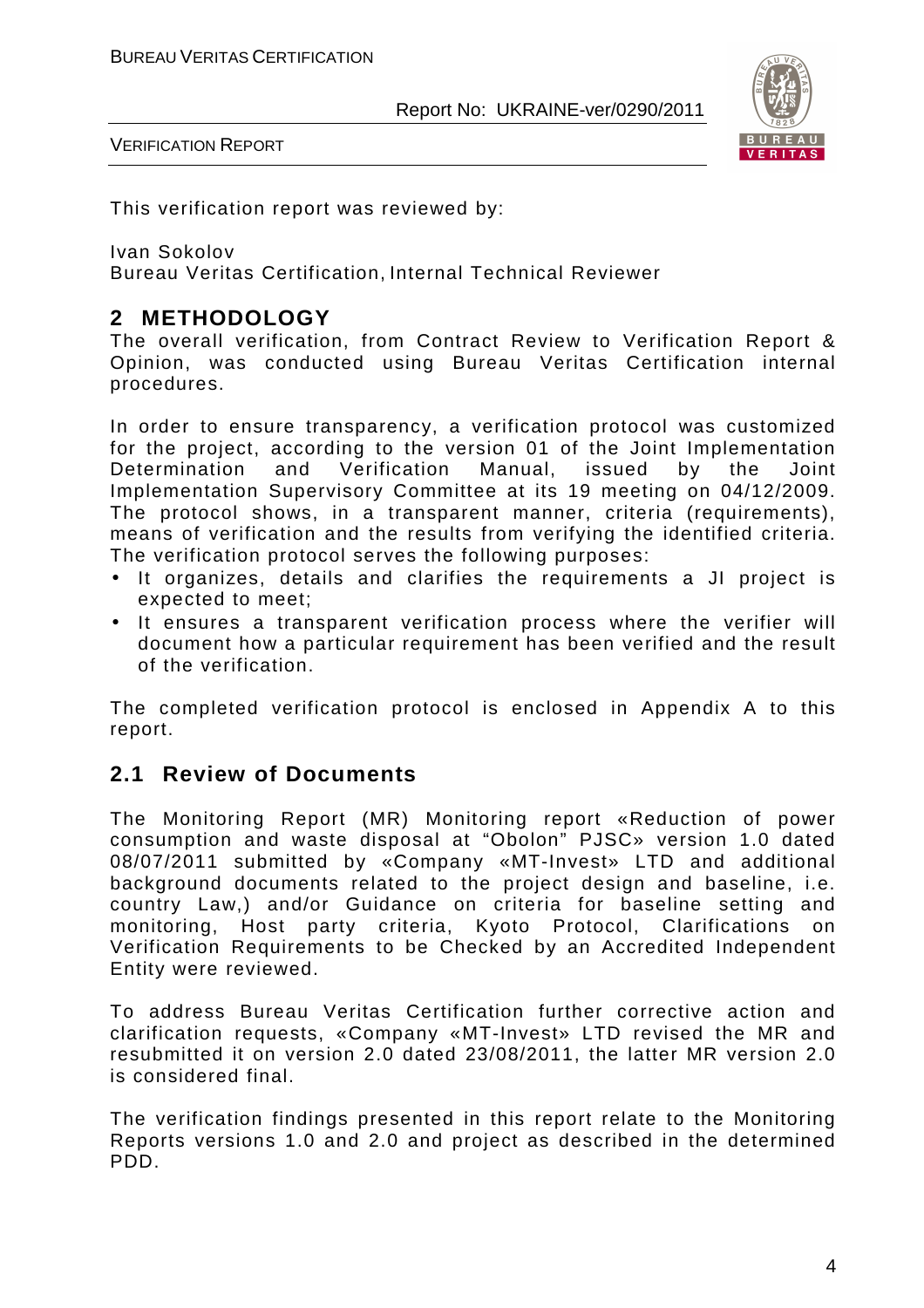

VERIFICATION REPORT

### **2.2 Follow-up Interviews**

On 11/07/2011 Bureau Veritas Certification performed on-site interviews with project stakeholders to confirm selected information and to resolve issues identified in the document review. Representatives of «Company «MT-Invest» LTD and "Obolon" PJSC were interviewed (see References). The main topics of the interviews are summarized in Table 1.

| $14000 + 11001100$<br><b>Interviewed</b> | <b>Interview topics</b>                                          |
|------------------------------------------|------------------------------------------------------------------|
| organization                             |                                                                  |
|                                          |                                                                  |
| "Obolon" PJSC                            | Organizational structure                                         |
|                                          | Responsibilities and authorities                                 |
|                                          | Roles and responsibilities for data collection and<br>processing |
|                                          | Installation of equipment                                        |
|                                          | Data logging, archiving and reporting                            |
|                                          | Metering equipment control                                       |
|                                          | Metering record keeping system, database                         |
|                                          | IT management                                                    |
|                                          | Training of personnel                                            |
|                                          | Quality management procedures and technology                     |
|                                          | Internal audits and check-ups                                    |
| «Company «MT-                            | Baseline methodology                                             |
| Invest» LTD                              | Monitoring plan                                                  |
|                                          | Monitoring report                                                |
|                                          | <b>Excel spreadsheets</b>                                        |

#### **Table 1 Interview topics**

#### **2.3 Resolution of Clarification, Corrective and Forward Action Requests**

The objective of this phase of the verification is to raise the requests for corrective actions and clarification and any other outstanding issues that needed to be clarified for Bureau Veritas Certification positive conclusion on the GHG emission reduction calculation.

If the Verification Team, in assessing the monitoring report and supporting documents, identifies issues that need to be corrected, clarified or improved with regard to the monitoring requirements, it should raise these issues and inform the project participants of these issues in the form of:

(a) Corrective action request (CAR), requesting the project participants to correct a mistake that is not in accordance with the monitoring plan;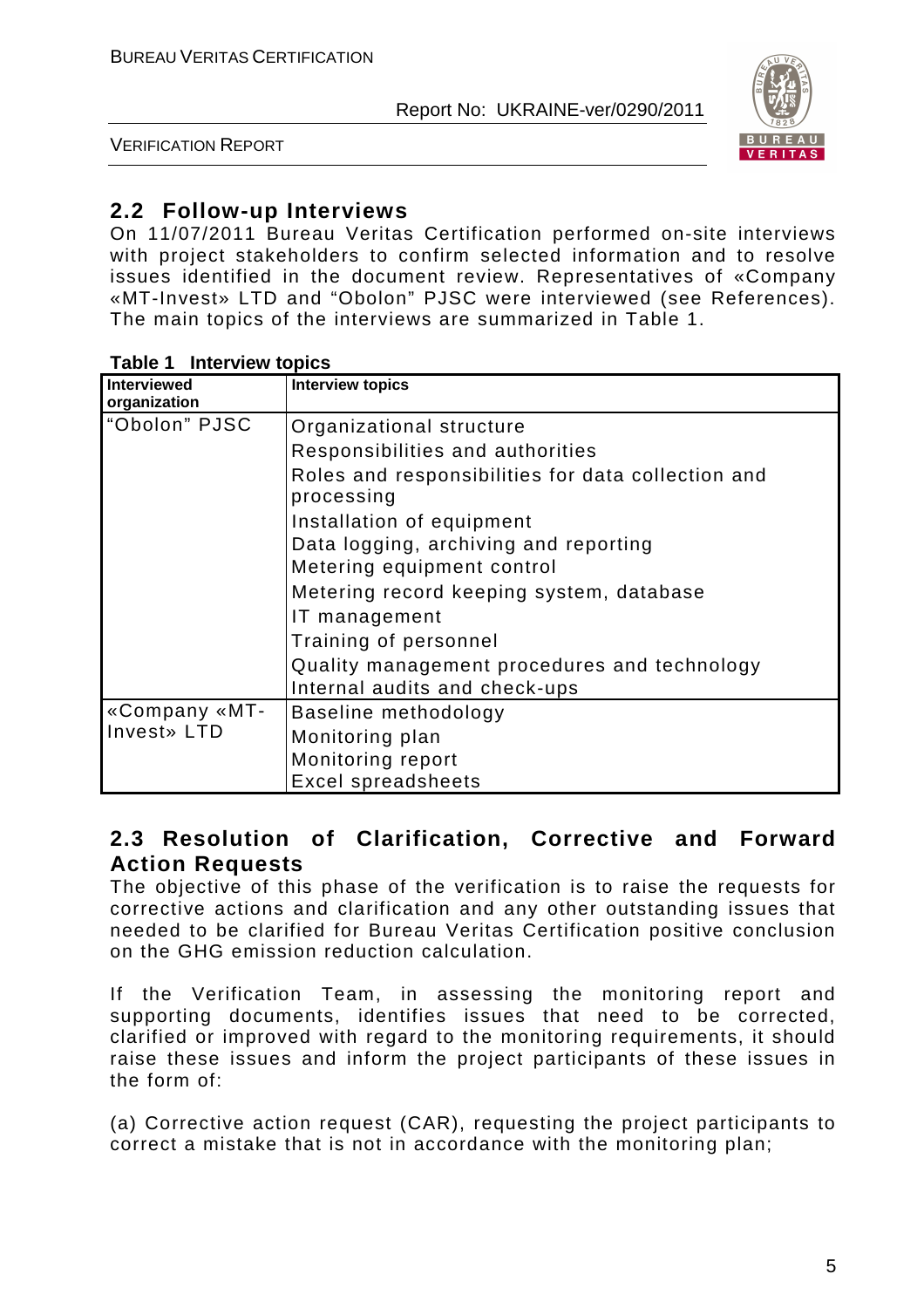

VERIFICATION REPORT

(b) Clarification request (CL), requesting the project participants to provide additional information for the Verification Team to assess compliance with the monitoring plan;

(c) Forward action request (FAR), informing the project participants of an issue, relating to the monitoring that needs to be reviewed during the next verification period.

The Verification Team will make an objective assessment as to whether the actions taken by the project participants, if any, satisfactorily resolve the issues raised, if any, and should conclude its findings of the verification.

To guarantee the transparency of the verification process, the concerns raised are documented in more detail in the verification protocol in Appendix A.

#### **3 VERIFICATION CONCLUSIONS**

In the following sections, the conclusions of the verification are stated.

The findings from the desk review of the original monitoring documents and the findings from interviews during the follow up visit are described in the Verification Protocol in Appendix A.

The Clarification, Corrective and Forward Action Requests are stated, where applicable, in the following sections and are further documented in the Verification Protocol in Appendix A. The verification of the Project resulted in 05 Corrective Action Requests, 01 Clarification Requests, and 01 Forward Action Requests.

The number between brackets at the end of each section corresponds to the DVM paragraph.

#### **3.1 Remaining issues and FARs from previous verifications**

There are no issues remaining after the prior determination/verification. .

**3.2 Project approval by Parties involved (90-91)** 

Written project approval by the Ukraine #1914/23/7 dated 22/07/2011 has been issued by the State Environmental Investment Agency of Ukraine.

Written project approval by France (letter of approval for the project "Reduction of power consumption and waste disposal at "Obolon" PJSC" № 11-0804 5E DNter (DFP, DNA) dated 04/08/2011) has been issued by Ministry of Ecology, Sustainable Development, Transports and Housing.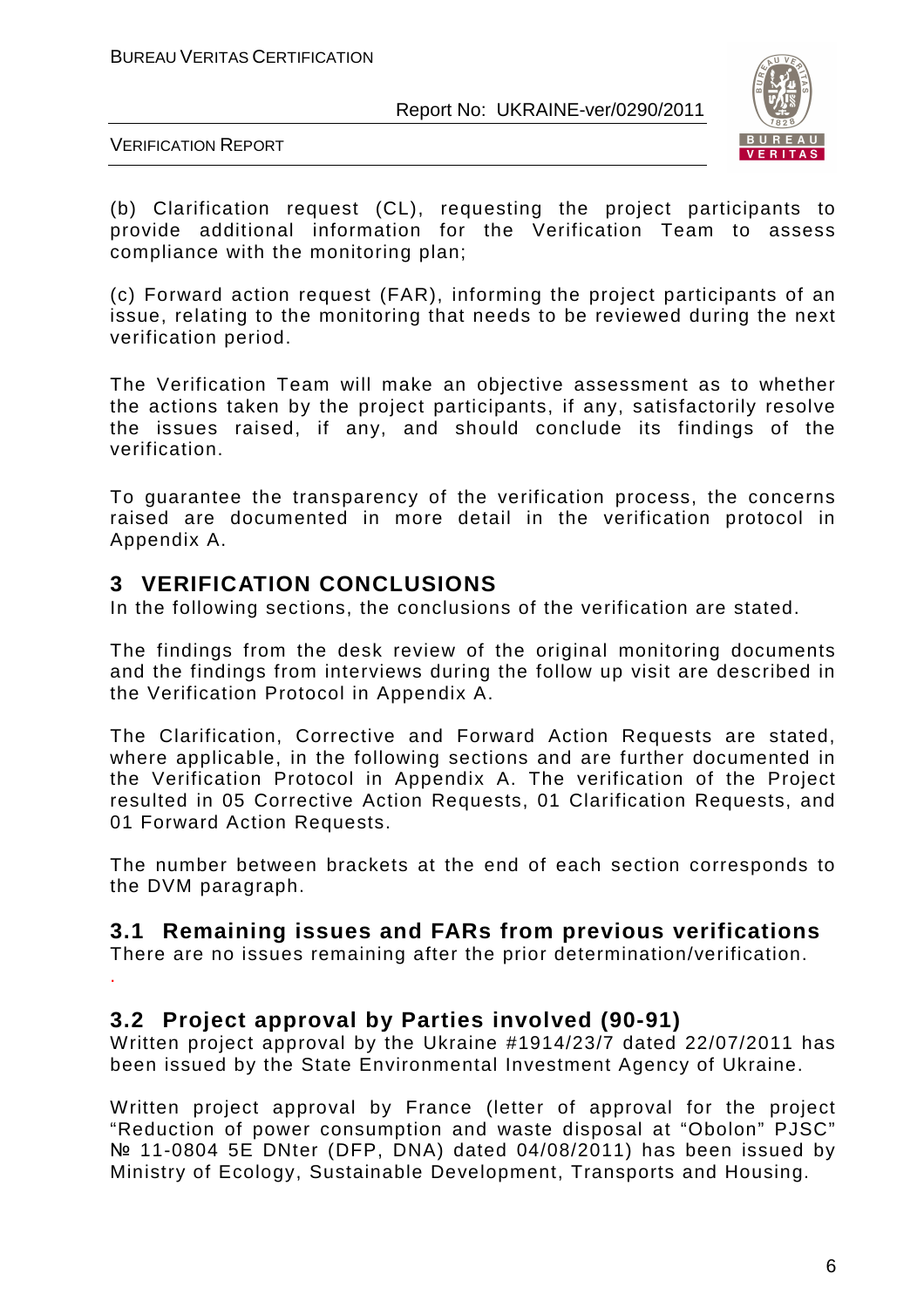



The abovementioned written approvals are unconditional.

#### **3.3 Project implementation (92-93)**

In accordance with the schedule of project implementation during 2011 the plant had implemented the following measures:

• reconstruction of the sparging drying system with the implementation of thermal energy from boiling condensate

It was assessed by Bureau Veritas verification team during the site visit that the project has been implemented in accordance with the PDD regarding which the determination has been deemed final.

Project equipment has been installed with minor deviations from the schedule and is fully operational.

Outstanding issues related to the Project implementation, PP's response and BV Certification's conclusion is described in Appendix A.

#### **3.4 Compliance of the monitoring plan with the monitoring methodology (94-98)**

The monitoring occurred in accordance with the monitoring plan included in the PDD regarding which the determination has been deemed final.

For calculating the emission reductions, key factors influencing the baseline emissions and the activity level of the project and the emissions as well as risks associated with the project were taken into account, as appropriate.

Data sources used for calculating emission reductions, such as calibrated measuring equipment, the study of standardized emission factors for the Ukrainian electricity grid, IPCC guidelines are clearly identified, reliable and transparent.

Emission factors, including default emission factors, are selected by carefully balancing accuracy and reasonableness, and appropriately justified of the choice.

The calculation of emission reductions is based on conservative assumptions and the most plausible scenarios in a transparent manner.

Outstanding issues related to the Compliance of the monitoring plan with the monitoring methodology, PP's response and BV Certification's conclusion is described in Appendix A.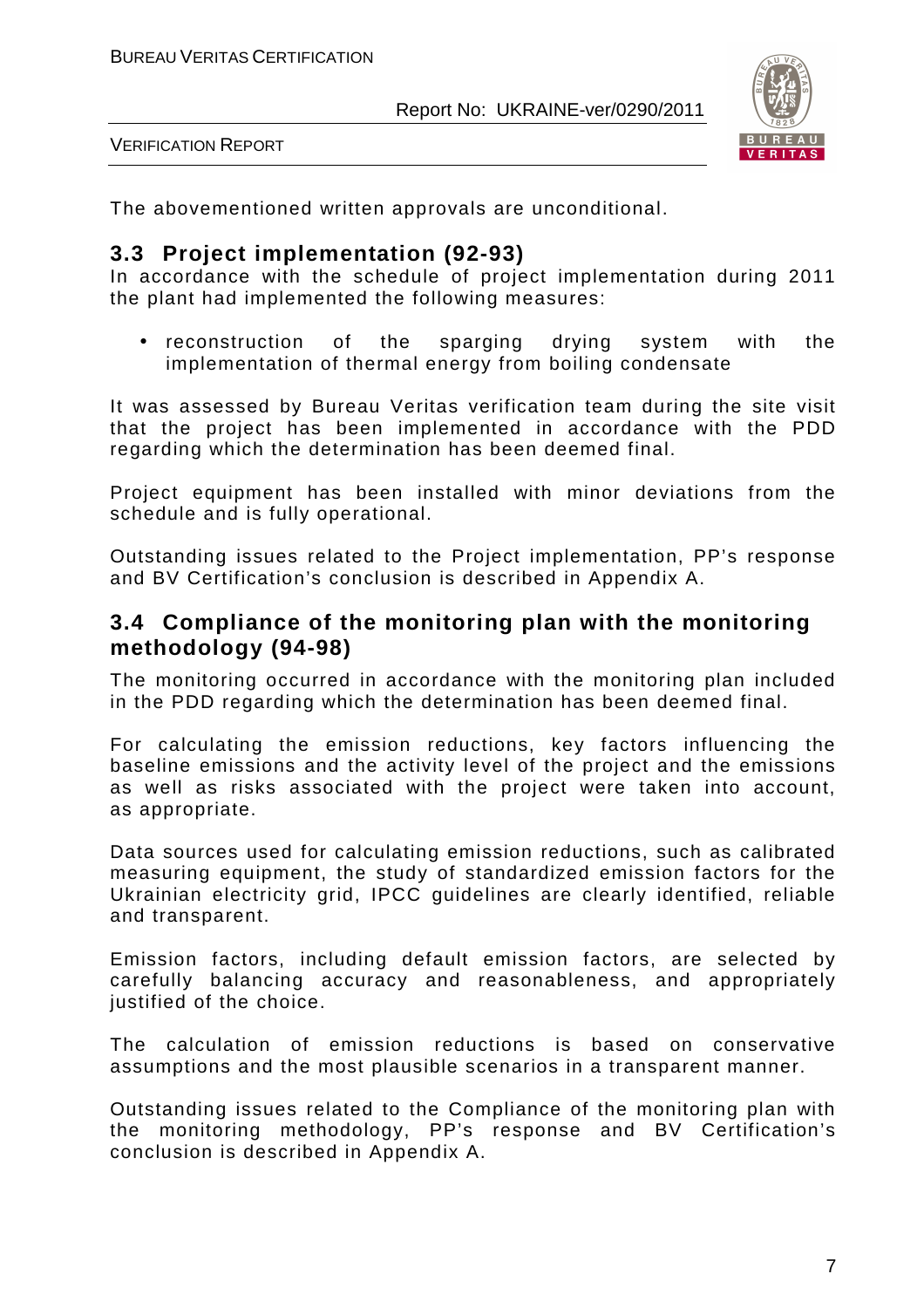

VERIFICATION REPORT

# **3.5 Revision of monitoring plan (99-100)**

Not applicable.

### **3.6 Data management (101)**

The implementation of data collection procedures is in accordance with the monitoring plan, including the quality control and quality assurance procedures.

The function of the monitoring equipment, including its calibration status, is in order.

Outstanding issues related to the Data management, PP's response and BV Certification's conclusion is described in Appendix.

#### **3.7 Verification regarding programmes of activities (102- 110)**

Not applicable.

### **4 VERIFICATION OPINION**

Bureau Veritas Certification has performed the periodic verification of the «Reduction of power consumption and waste disposal at "Obolon" PJSC» Project in Ukraine. The verification was performed on the basis of UNFCCC criteria and host country criteria and also on the criteria given to provide for consistent project operations, monitoring and reporting.

The verification consisted of the following three phases: i) desk review of the project design and the baseline and monitoring plan; ii) follow-up interviews with project stakeholders; iii) resolution of outstanding issues and the issuance of the final verification report and opinion.

The management of "Obolon" PJSC and «Company «MT-Invest» LTD is responsible for the preparation of the GHG emissions data and the reported GHG emissions reductions of the project on the basis set out within the project Monitoring and Verification Plan indicated in the final PDD version 2.0 dated 10/06/2011. The development and maintenance of records and reporting procedures in accordance with that plan, including the calculation and determination of GHG emission reductions from the project, is the responsibility of the management of the project.

Bureau Veritas Certification verified the Project Monitoring Report version 2.0 dated 23/08/2011 for the reporting period as indicated below. Bureau Veritas Certification confirms that the project is implemented as planned and described in determinated PDD. Installed equipment being essential for generating emission reduction runs reliably and is calibrated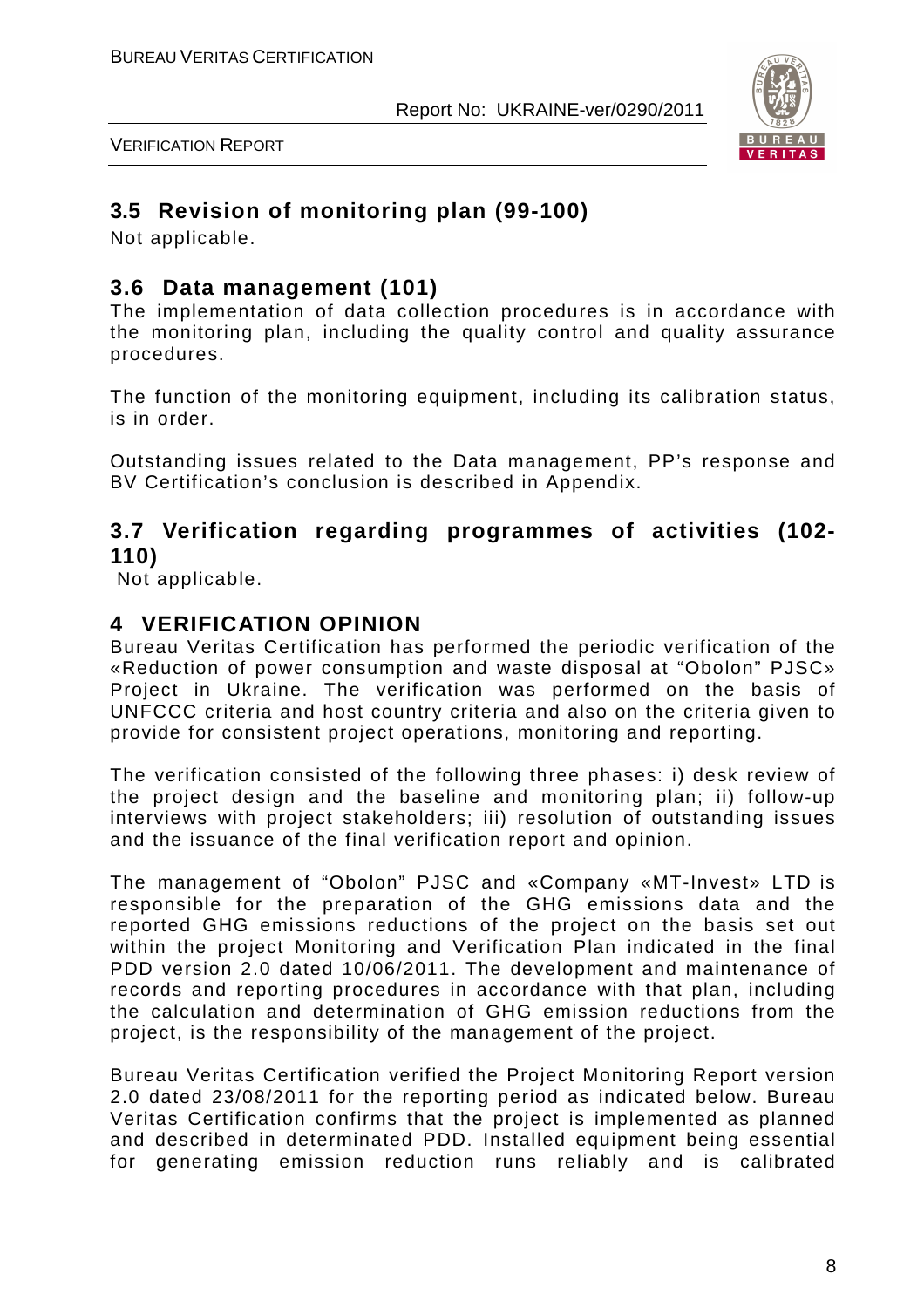

VERIFICATION REPORT

appropriately. The monitoring system is in place and the project is generating GHG emission reductions.

Bureau Veritas Certification can confirm that the GHG emission reduction is calculated without material misstatements. Our opinion relates to the project's GHG emissions and resulting GHG emissions reductions reported and related to the approved project baseline and monitoring, and its associated documents. Based on the information we have seen and evaluated, we confirm the following statement:

Reporting period: From 01/12/2011 to 30/06/2011

| Baseline emissions         | :187635 | t CO <sub>2</sub> equivalents. |
|----------------------------|---------|--------------------------------|
| Project emissions          | :61789  | t CO <sub>2</sub> equivalents. |
| <b>Emission Reductions</b> | :125846 | t CO <sub>2</sub> equivalents. |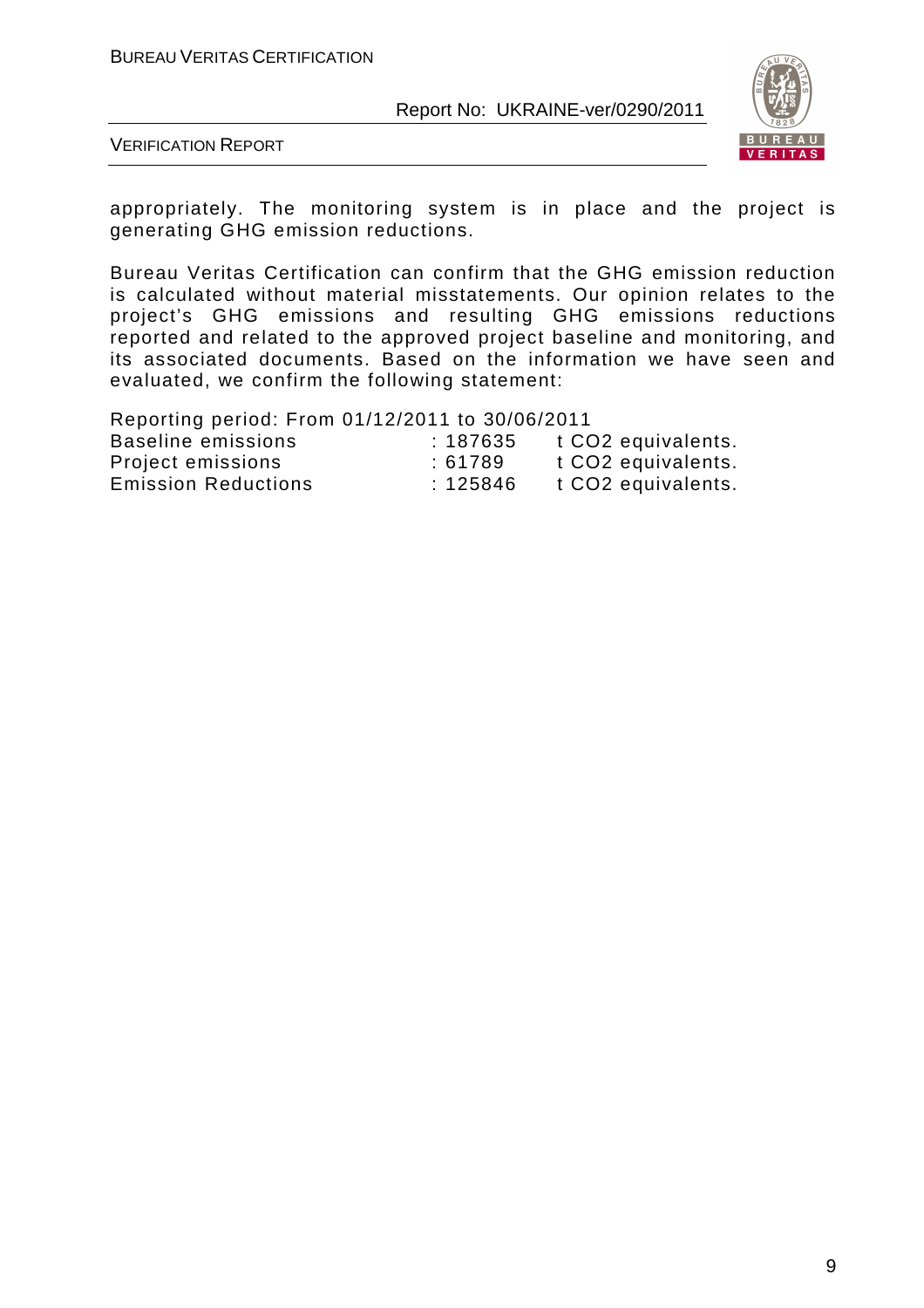

VERIFICATION REPORT

### **5 REFERENCES**

#### **Category 1 Documents:**

Documents provided by «Company «MT-Invest» LTD that relate directly to the GHG components of the project.

- /1/ PDD "Reduction of power consumption and waste disposal at "Obolon" PJSC" version 2.0 dated 10/06/2011.
- /2/ Monitoring Report for 01/01/2011-30/06/2011 "Reduction of power consumption and waste disposal at "Obolon" PJSC", version 1.0 dated 08/07/2011.
- /3/ Monitoring Report for 01/01/2011-30/06/2011 "Reduction of power consumption and waste disposal at "Obolon" PJSC", version 2.0 dated 23/08/2011.
- /4/ Excel-file "MR\_2011\_1\_Obolon\_v.1.xls"
- /5/ Letter of Approval #1914/23/7 for the project "Reduction of power consumption and waste disposal at "Obolon" PJSC" issued by State Environmental Investment Agency of Ukraine dated 22/07/2011.
- /6/ Letter of Approval № 11-0804 5E DNter (DFP, DNA) dated 04/08/2011 for the project "Reduction of power consumption and waste disposal at "Obolon" PJSC" issued by Ministry of Ecology, Sustainable Development, Transports and Housing, General Directorate for Energy and Climate - Climate and energy efficiency service - Carbon markets desk.

#### **Category 2 Documents:**

Background documents related to the design and/or methodologies employed in the design or other reference documents.

- /1/ Decree of Cabinet of Ministers of Ukraine #206, dated 22/02/2006
- /2/ JISC Guidance on criteria for baseline setting and monitoring. Version 02.
- /3/ "Combined tool to identify the baseline scenario and demonstrate additionality" (Version 03.0.0)
- /4/ Glossary of Joint Implementation Terms, Version 03.
- /5/ Decree #43 on approval of indexes of specific carbon dioxide emissions in the year 2010 issued by NEIA dated 28.03.2011.
- /6/ Decree #62 on approval of indexes of specific carbon dioxide emissions in the year 2008 issued by NEIA dated 15.04.2011.
- /7/ Decree #63 on approval of indexes of specific carbon dioxide emissions in the year 2009 issued by NEIA dated 15.04.2011.
- /8/ Decree #75 on approval of indexes of specific carbon dioxide emissions in the year 2011 issued by NEIA dated 12.05.2011.
- /9/ Application of department chief for education of some categories of personnel of CJSC "Obolon" in 2011. Approved on 28.12.2010
- /10/ Article in the newspaper "Kyivska Pravda"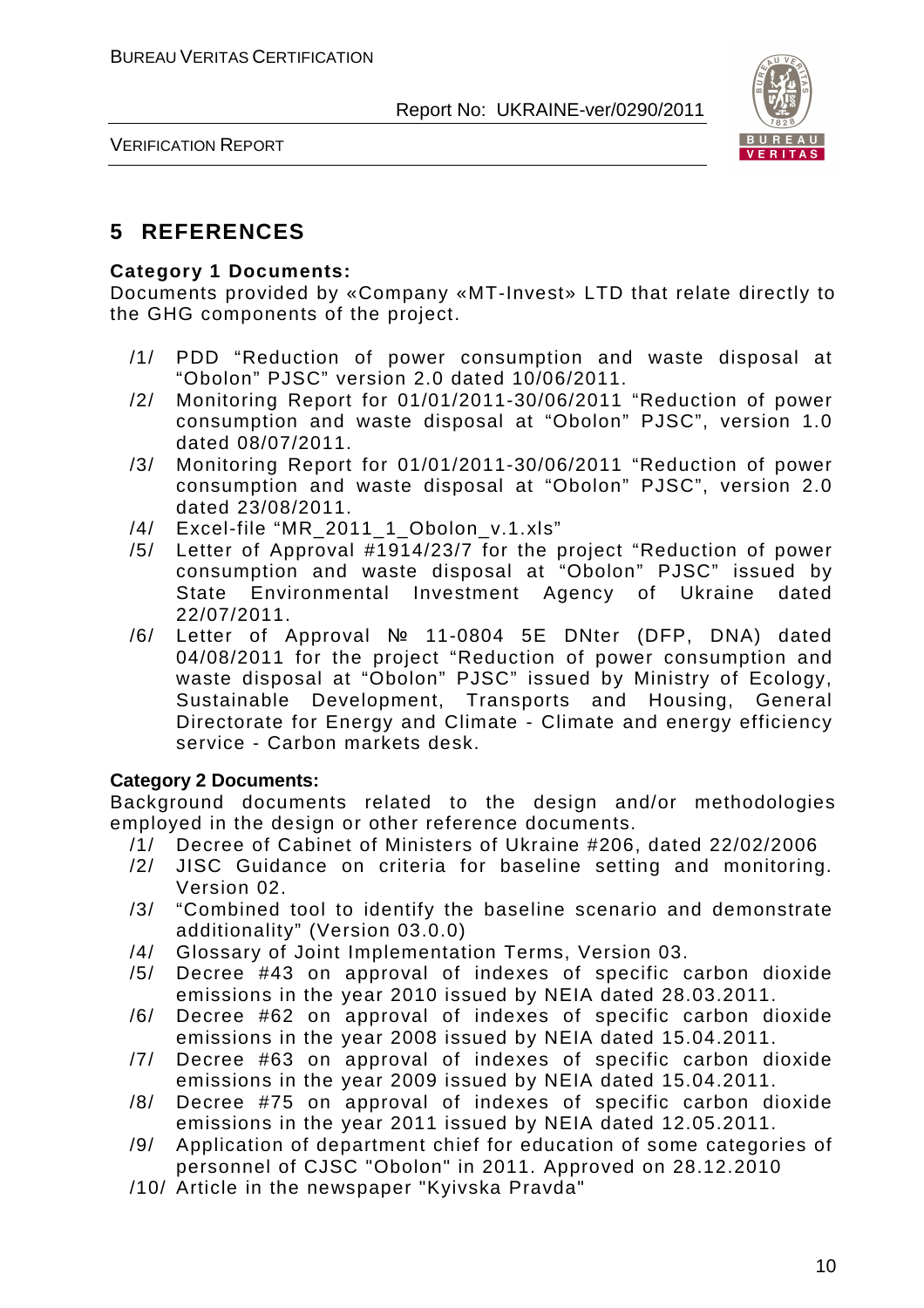



- /11/ Assignment for design, production and assembling of assembling station and return of condensate after facilities for sparging dehydration dated 26.10.2010
- /12/ Conclusion №26/07.12.2010-0001 dated 10.01.2011 of state ecological expertise
- /13/ Contract №3 dated 26.10.2010
- /14/ Form 11-MPT for 2010
- /15/ Letter №2800/0/2-11 dated 28/07/2011
- /16/ Letter №2801/0/2-11 dated 28/07/2011
- /17/ Form 24 for 2010
- /18/ Hangover-takeover protocol on recuperation and vacuum evaporation facilities dated 16.09.2010
- /19/ Information on specific indicators waste generation and information on waste generation for the previous, current and next years draft for 2000
- /20/ Letter №06.07/3252/905 dated 20.05.2011 about relegalization of permission for pollutants wastes
- /21/ List of compressors of cooling-booster station for 01.01.2011
- /22/ Multifunctional electric meter EPQS 122.21.18LL. Reg.№623630. Passport
- /23/ Passport of boiler SEOG-604 Reg.№В-6296
- /24/ Permission for object operation beginning №3538.07.30-15.96.0 from 12.12.2007 until 12.12.2010
- /25/ Permission №8038000000-003 for pollutants emission into the atmospheric air from stationary sources dated 19.05.2011
- /26/ Permission №8038000000-003 for wastes placing in 2011 dated 14.06.2010
- /27/ Photo. Ammoniac compressor SAB 233. Інв.№827422
- /28/ Photo. Ammoniac cooling station
- /29/ Photo. Compressor 2BM-27/9M2. Inv.№516791
- /30/ Photo. Compressor SAB 202 SM Inv.№525055
- /31/ Photo. Compressor SSRML-200-2S VFD Inv.№827421
- /32/ Photo. Condenser NK273/4000-4W. Registration №94
- /33/ Photo. Evaporating condenser. Inv.№803248
- /34/ Photo. Filtration department of fermentation workshop. Boiling workshop
- /35/ Photo. Granular sparging cooling department.
- /36/ Photo. KhKTs Senior Foreman room
- /37/ Photo. Leading ecology engineer's room
- /38/ Photo. List of protecting sets Champion Super
- /39/ Photo. Sanitary inspector's room. Radiology laboratory.
- /40/ Photo. Scheme of CJSC "Obolon" carbonic station reconstruction
- /41/ Photo. Scheme of СО2 supply of general production workshops ОТЕХ-113.ОРП.00-ТХ
- /42/ Report on results of fuel, heat and electric power usage for 2009 dated 15.01.2010
- /43/ Scheme of CJSC "Obolon" general layout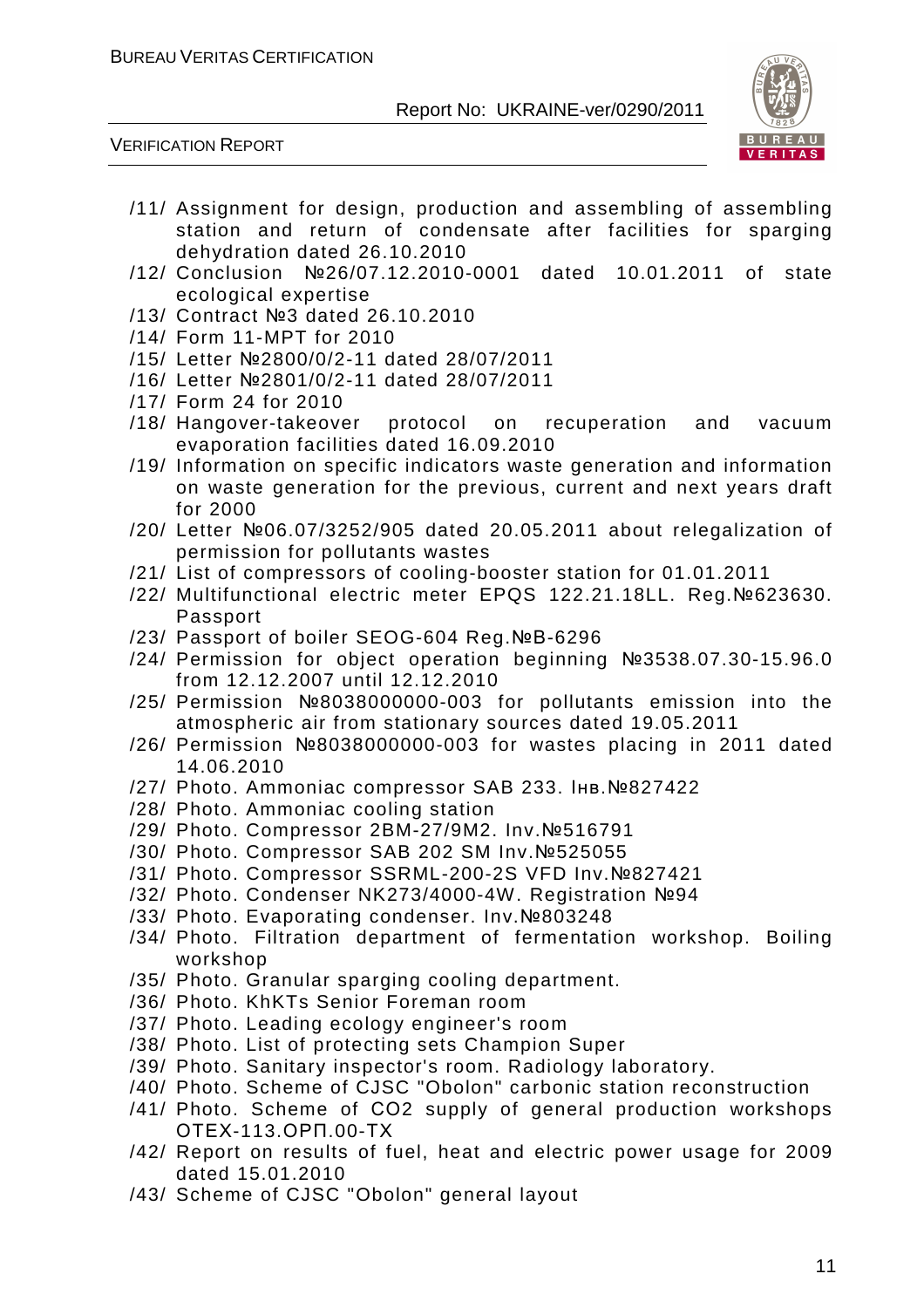

VERIFICATION REPORT

- /44/ Statement of erection supervision work carried out according to the contract №74.2907-ERG-CHM dated 15.12.2009
- /45/ Statements on delivery of equipment into operation dated 28.10.2009
- /46/ Transfer certificate of permanent assets. Pump WILO ASP 200 CS 132/4
- /47/ Wastes and package materials accounting. Typical form N 1-BT started in January 2009
- /48/ Transfer certificate of permanent assets. Pump WILO ASP 200 CS 132/4

#### **Persons interviewed:**

List persons interviewed during the verification or persons that contributed with other information that are not included in the documents listed above.

- /1/ Ivan Gorban Technical Director
- /2/ Sergiy Pustovit Leading Energy Management
- /3/ Svitlana Bashmakova Senior Engineer on Environmental Protection
- /4/ Oleksandr Solomenko Head-refrigerating compressor plant
- /5/ Anatoliy Zakrevskiy Chief power engineer
- /6/ Evgen Zuravliov Director on Ecology projects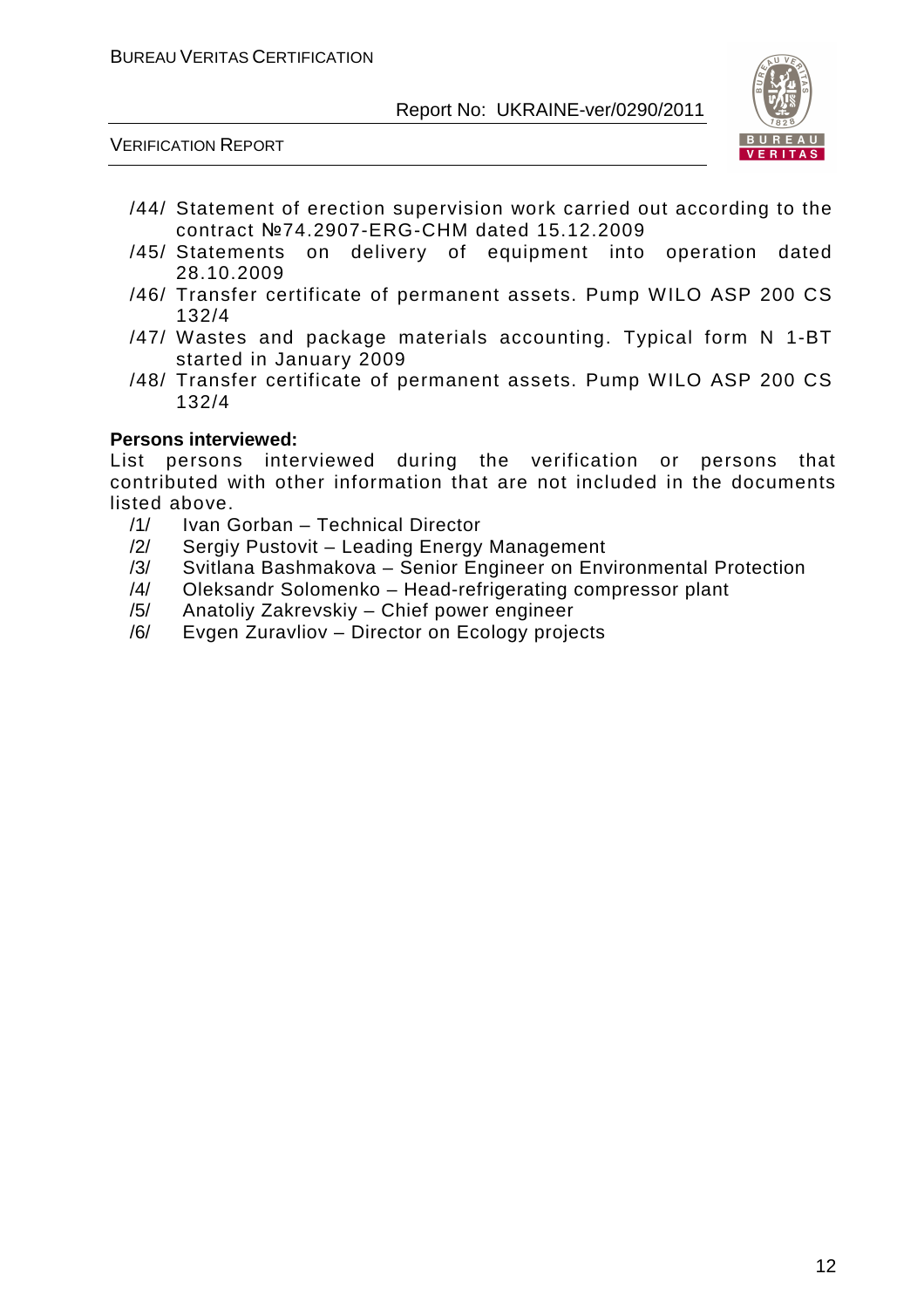

VERIFICATION REPORT

# APPENDIX A: VERIFICATION PROTOCOL

|  |                                         |  |  | Check list for verification, according to the JOINT IMPLEMENTATION DETERMINATION AND |  |
|--|-----------------------------------------|--|--|--------------------------------------------------------------------------------------|--|
|  | <b>VERIFICATION MANUAL (Version 01)</b> |  |  |                                                                                      |  |

| <b>DVM</b> | <b>Check Item</b>                                                                                                                      | Initial finding                                                                                                                                                                                                                                                                                                                                                                                                                                                                                                                                                                                                       | <b>Draft</b>      | <b>Final</b>    |
|------------|----------------------------------------------------------------------------------------------------------------------------------------|-----------------------------------------------------------------------------------------------------------------------------------------------------------------------------------------------------------------------------------------------------------------------------------------------------------------------------------------------------------------------------------------------------------------------------------------------------------------------------------------------------------------------------------------------------------------------------------------------------------------------|-------------------|-----------------|
| Paragr     |                                                                                                                                        |                                                                                                                                                                                                                                                                                                                                                                                                                                                                                                                                                                                                                       | <b>Conclusi</b>   | <b>Conclusi</b> |
| aph        |                                                                                                                                        |                                                                                                                                                                                                                                                                                                                                                                                                                                                                                                                                                                                                                       | on                | on              |
|            | <b>Project approvals by Parties involved</b>                                                                                           |                                                                                                                                                                                                                                                                                                                                                                                                                                                                                                                                                                                                                       |                   |                 |
| 90         | Party involved, other than the<br>host Party, issued a written<br>accordance with paragraph 38 of<br>the JI guidelines, at the latest? | Has the DFPs of at least one   The Ministry of Ecology, Sustainable<br>Development, Transports and Housing,<br>General Directorate for Energy and<br>project approval when submitting   Climate - Climate and energy efficiency<br>the first verification report to the service - Carbon markets desk of France<br>secretariat for publication in (Party involved which is not the host<br>country) has issued a written project<br>approval (letter of approval for the project<br>"Reduction of power consumption and<br>waste disposal at "Obolon" PJSC" № 11-<br>0804 5E DNter (DFP, DNA) dated<br>$04/08/2011$ . |                   |                 |
|            |                                                                                                                                        | <b>Corrective Action Request (CAR) 01:</b><br>Please, include in the Monitoring Report<br>the detailed information on letters of<br>approval issued by Parties involved.                                                                                                                                                                                                                                                                                                                                                                                                                                              | CAR <sub>01</sub> | OK.             |
|            |                                                                                                                                        | <b>Corrective Action Request (CAR) 02:</b><br>etter of Approval from sponsor Party is                                                                                                                                                                                                                                                                                                                                                                                                                                                                                                                                 | CAR02             | <b>OK</b>       |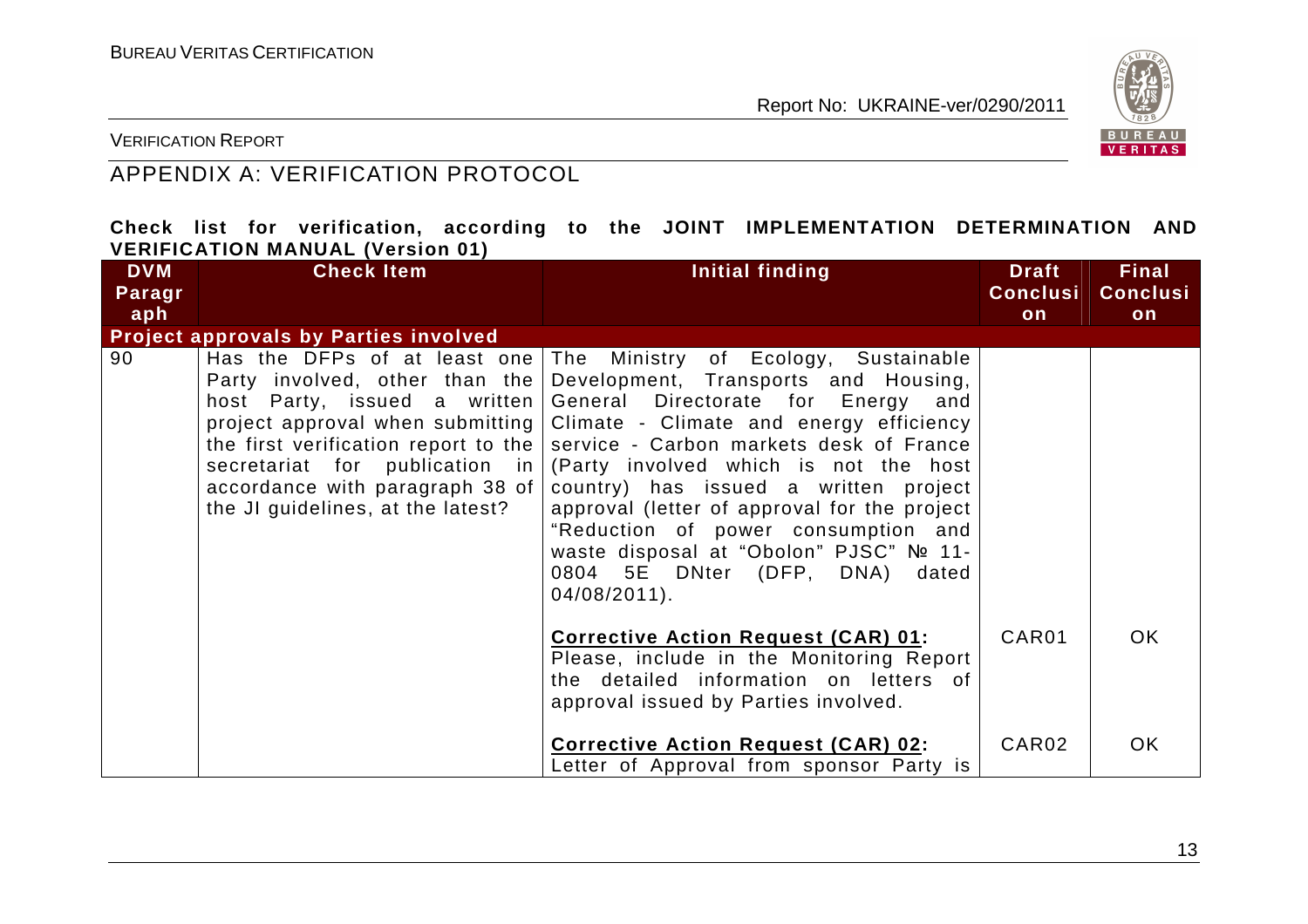

|                             | <b>VERIFICATION REPORT</b>                                                                                                                                                                    |                                                                                                                                                                                                                                   |                                       | BUREAU<br><b>VERITAS</b>              |
|-----------------------------|-----------------------------------------------------------------------------------------------------------------------------------------------------------------------------------------------|-----------------------------------------------------------------------------------------------------------------------------------------------------------------------------------------------------------------------------------|---------------------------------------|---------------------------------------|
| <b>DVM</b><br>Paragr<br>aph | <b>Check Item</b>                                                                                                                                                                             | Initial finding                                                                                                                                                                                                                   | <b>Draft</b><br><b>Conclusi</b><br>on | <b>Final</b><br><b>Conclusi</b><br>on |
|                             |                                                                                                                                                                                               | not provided.                                                                                                                                                                                                                     |                                       |                                       |
| 91                          | written<br>project<br>all<br>the<br>Are<br>Parties involved<br>approvals by<br>unconditional?                                                                                                 | All the written project approvals by Parties<br>involved are unconditional.                                                                                                                                                       | <b>OK</b>                             | <b>OK</b>                             |
|                             | <b>Project implementation</b>                                                                                                                                                                 |                                                                                                                                                                                                                                   |                                       |                                       |
| 92                          | been<br>Has<br>the<br>project<br>implemented in accordance with<br>the PDD regarding which the<br>determination has been deemed<br>final and is so listed on the<br><b>UNFCCC JI website?</b> | The project has been implemented in<br>accordance with the PDD listed on the<br>UNFCCC JI website.<br><b>Corrective Action Request (CAR) 03:</b><br>In the section A.2 of the Monitoring<br>Report, registration number of the JI | CAR03                                 | <b>OK</b>                             |
|                             |                                                                                                                                                                                               | project is not indicated. Please, indicate JI<br>reference registration number in the<br><b>Monitoring Report.</b>                                                                                                                |                                       |                                       |
| 93                          | What is the status of operation of<br>the project during the monitoring<br>period?                                                                                                            | Project equipment has been installed with<br>minor deviations from the schedule and is<br>fully operational.<br>It has been seen on site and can be<br>proved by the verification team.                                           | OK.                                   | <b>OK</b>                             |
|                             | <b>Compliance with monitoring plan</b>                                                                                                                                                        |                                                                                                                                                                                                                                   |                                       |                                       |
| 94                          | Did the monitoring occur in<br>accordance with the monitoring<br><b>PDD</b><br>included<br>in<br>the<br>plan<br>regarding<br>which<br>the<br>determination has been deemed                    | Yes, the monitoring occurs in accordance<br>with the monitoring plan included in the<br>PDD.                                                                                                                                      | OK.                                   | <b>OK</b>                             |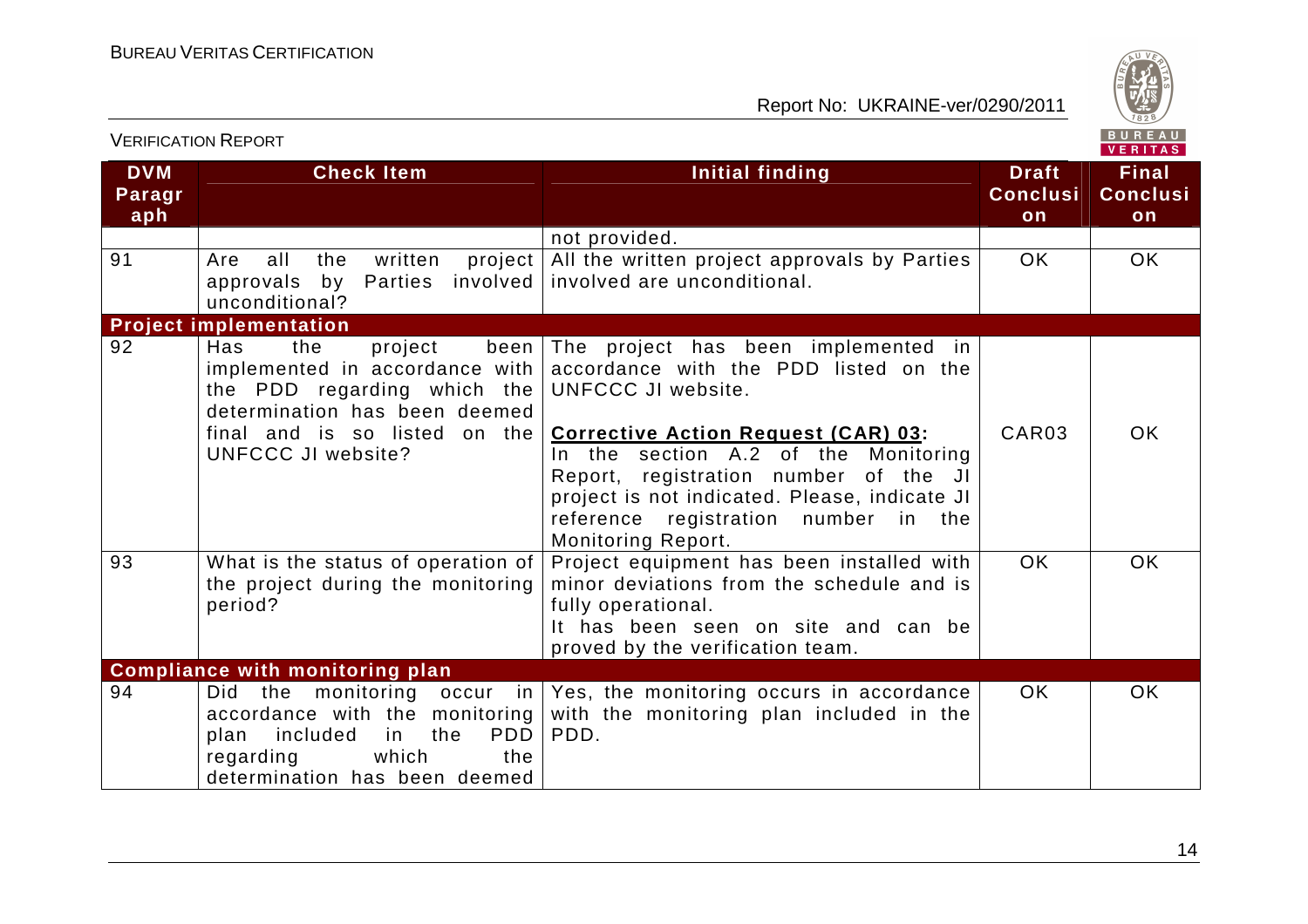

VERIFICATION REPORT

| <b>DVM</b><br>Paragr<br>aph | <b>Check Item</b>                                                                                                                                                                                                                                                                                                                               | Initial finding                                                                                                                                                                       | <b>Draft</b><br><b>Conclusi</b><br>on | <b>Final</b><br><b>Conclusi</b><br>on |
|-----------------------------|-------------------------------------------------------------------------------------------------------------------------------------------------------------------------------------------------------------------------------------------------------------------------------------------------------------------------------------------------|---------------------------------------------------------------------------------------------------------------------------------------------------------------------------------------|---------------------------------------|---------------------------------------|
|                             | final and is so listed on the<br>UNFCCC JI website?                                                                                                                                                                                                                                                                                             |                                                                                                                                                                                       |                                       |                                       |
| 95(a)                       | reductions or enhancements of<br>net removals, were key factors,<br>e.g. those listed in $23$ (b) (i)-(vii)<br>above, influencing the baseline<br>emissions or net removals and<br>the activity level of the project<br>and the emissions or removals as<br>well as risks associated with the<br>project taken into account, as<br>appropriate? | For calculating the emission   Yes, all relevant key factors were taken<br>into account, as appropriate.                                                                              | OK.                                   | <b>OK</b>                             |
| 95(b)                       | Are data sources<br>used<br>for<br>calculating emission reductions<br>or enhancements of net removals<br>clearly identified, reliable and<br>transparent?                                                                                                                                                                                       | <b>Clarification Request (CL) 01:</b><br>Form 24 which is source of data on heat<br>and electricity consumption for 2000 was<br>not provided to verification team. Please<br>provide. | CL <sub>01</sub>                      | <b>OK</b>                             |
|                             |                                                                                                                                                                                                                                                                                                                                                 | <b>Corrective Action Request (CAR) 04:</b><br>Please specify numbers of formulas and<br>Figures in MR.                                                                                | CAR04                                 | <b>OK</b>                             |
|                             |                                                                                                                                                                                                                                                                                                                                                 | <b>Corrective Action Request (CAR) 05:</b><br>Please provide references on relevant<br>excel spreadsheets with calculations in                                                        | CAR05                                 | <b>OK</b>                             |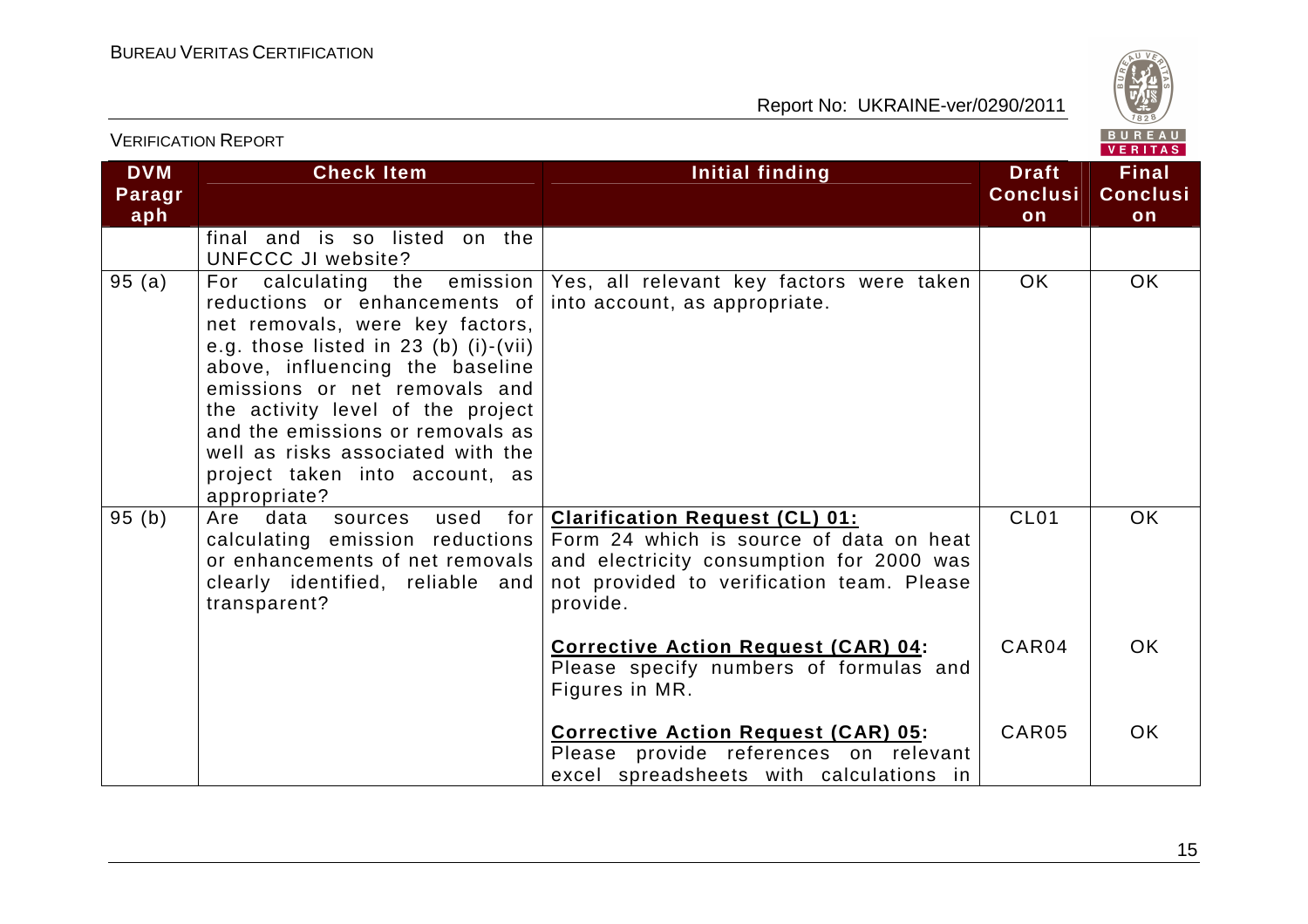

|                             | <b>VERIFICATION REPORT</b>                                                                                                                                                                                                                                                          | BUREAU<br>VERITAS                                                                                                                                                                                                             |                                       |                                       |
|-----------------------------|-------------------------------------------------------------------------------------------------------------------------------------------------------------------------------------------------------------------------------------------------------------------------------------|-------------------------------------------------------------------------------------------------------------------------------------------------------------------------------------------------------------------------------|---------------------------------------|---------------------------------------|
| <b>DVM</b><br>Paragr<br>aph | <b>Check Item</b>                                                                                                                                                                                                                                                                   | <b>Initial finding</b>                                                                                                                                                                                                        | <b>Draft</b><br><b>Conclusi</b><br>on | <b>Final</b><br><b>Conclusi</b><br>on |
|                             |                                                                                                                                                                                                                                                                                     | section C of MR.                                                                                                                                                                                                              |                                       |                                       |
|                             |                                                                                                                                                                                                                                                                                     | <b>Forward Action Request (FAR) 01:</b><br>During the next verification must be<br>reviewed and compared the data used in<br>the proposed MR with values of relevant<br>parameters in the annual reporting forms<br>for 2011. | FAR01                                 | OK.                                   |
| 95(c)                       | Are emission factors, including<br>default emission factors, if used<br>for calculating the emission<br>reductions or enhancements of<br>removals, selected<br>net<br>by<br>carefully balancing accuracy and<br>reasonableness,<br>and<br>appropriately justified of the<br>choice? | Yes, emission factors selected by carefully<br>balancing accuracy and reasonableness,<br>and appropriately justified of the choice.                                                                                           | <b>OK</b>                             | <b>OK</b>                             |
| 95(d)                       | Is the calculation of emission<br>reductions or enhancements of<br>removals<br>net<br>based<br>on<br>conservative assumptions and<br>the most plausible scenarios in a<br>transparent manner?                                                                                       | Yes, the calculation of emission reductions<br>based on conservative assumptions and<br>the<br>most plausible<br>scenarios<br>in<br>transparent manner.                                                                       | <b>OK</b>                             | <b>OK</b>                             |
| 96                          | Applicable to JI SSC projects only<br>Is the relevant threshold to be                                                                                                                                                                                                               | N/A                                                                                                                                                                                                                           | N/A                                   | N/A                                   |
|                             | classified as JI SSC project not                                                                                                                                                                                                                                                    |                                                                                                                                                                                                                               |                                       |                                       |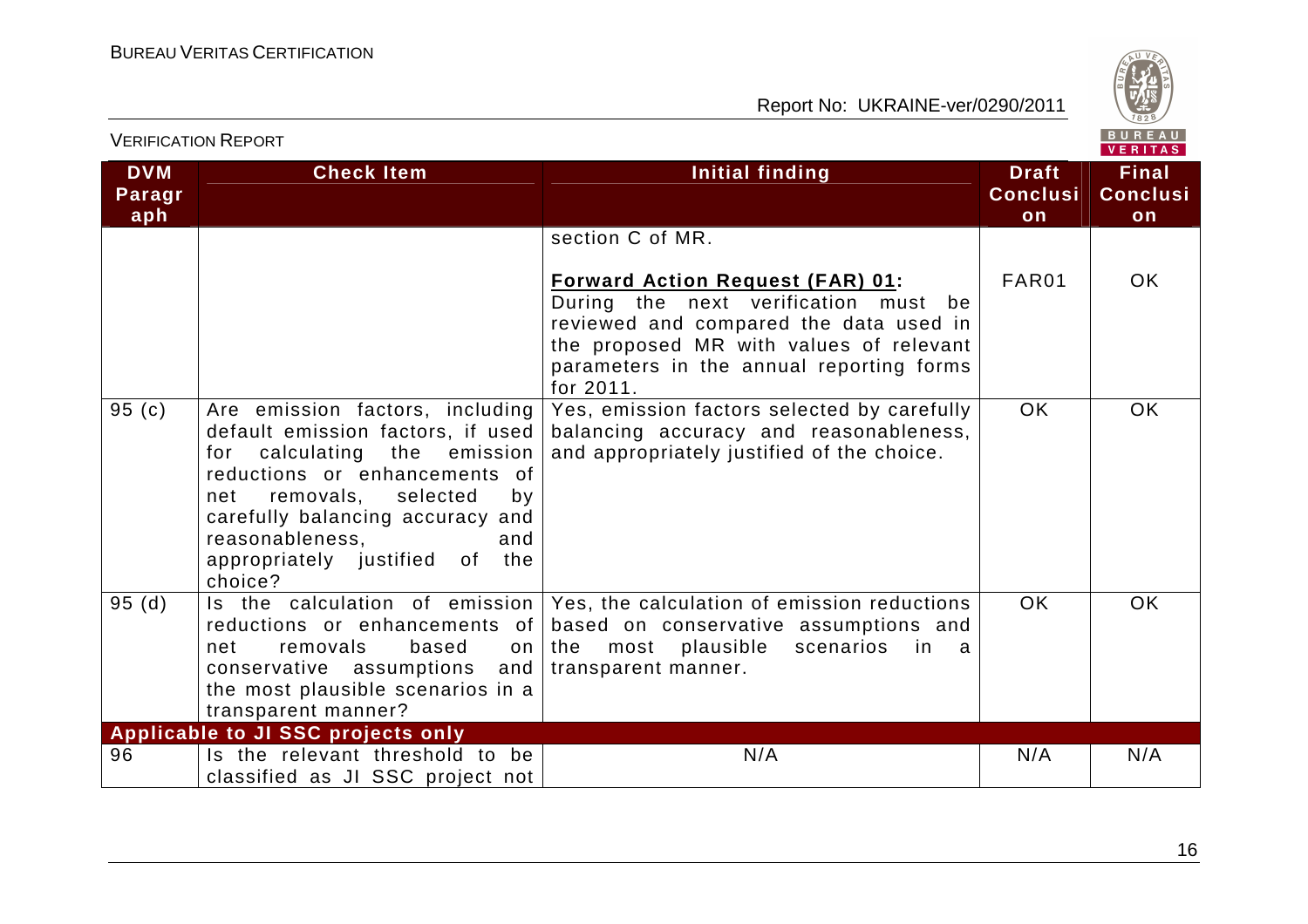

|                             | <b>VERIFICATION REPORT</b>                                                                                                                                                                                                                                               |                        |                                       | BUREAU<br><b>VERITAS</b>              |
|-----------------------------|--------------------------------------------------------------------------------------------------------------------------------------------------------------------------------------------------------------------------------------------------------------------------|------------------------|---------------------------------------|---------------------------------------|
| <b>DVM</b><br>Paragr<br>aph | <b>Check Item</b>                                                                                                                                                                                                                                                        | <b>Initial finding</b> | <b>Draft</b><br><b>Conclusi</b><br>on | <b>Final</b><br><b>Conclusi</b><br>on |
|                             | exceeded during the monitoring<br>period on an annual average<br>basis?<br>If the threshold is exceeded, is<br>the maximum emission reduction<br>level estimated in the PDD for<br>the JI SSC project or the bundle<br>the<br>monitoring<br>period<br>for<br>determined? |                        |                                       |                                       |
|                             | Applicable to bundled JI SSC projects only                                                                                                                                                                                                                               |                        |                                       |                                       |
| 97(a)                       | Has the composition of the<br>bundle not changed from that is<br>stated in F-JI-SSCBUNDLE?                                                                                                                                                                               | N/A<br>N/A             |                                       | N/A                                   |
| 97(b)                       | f <br>determination<br>the<br>was<br>conducted on the basis of an<br>overall monitoring plan, have the<br>project participants submitted a<br>common monitoring report?                                                                                                  | N/A                    | N/A                                   | N/A                                   |
| 98                          | If the monitoring is based on a<br>monitoring plan that provides for<br>overlapping monitoring periods,<br>are the monitoring periods per<br>component of the project clearly<br>in the monitoring<br>specified<br>report?<br>Do the monitoring periods not              | N/A<br>N/A             |                                       | N/A                                   |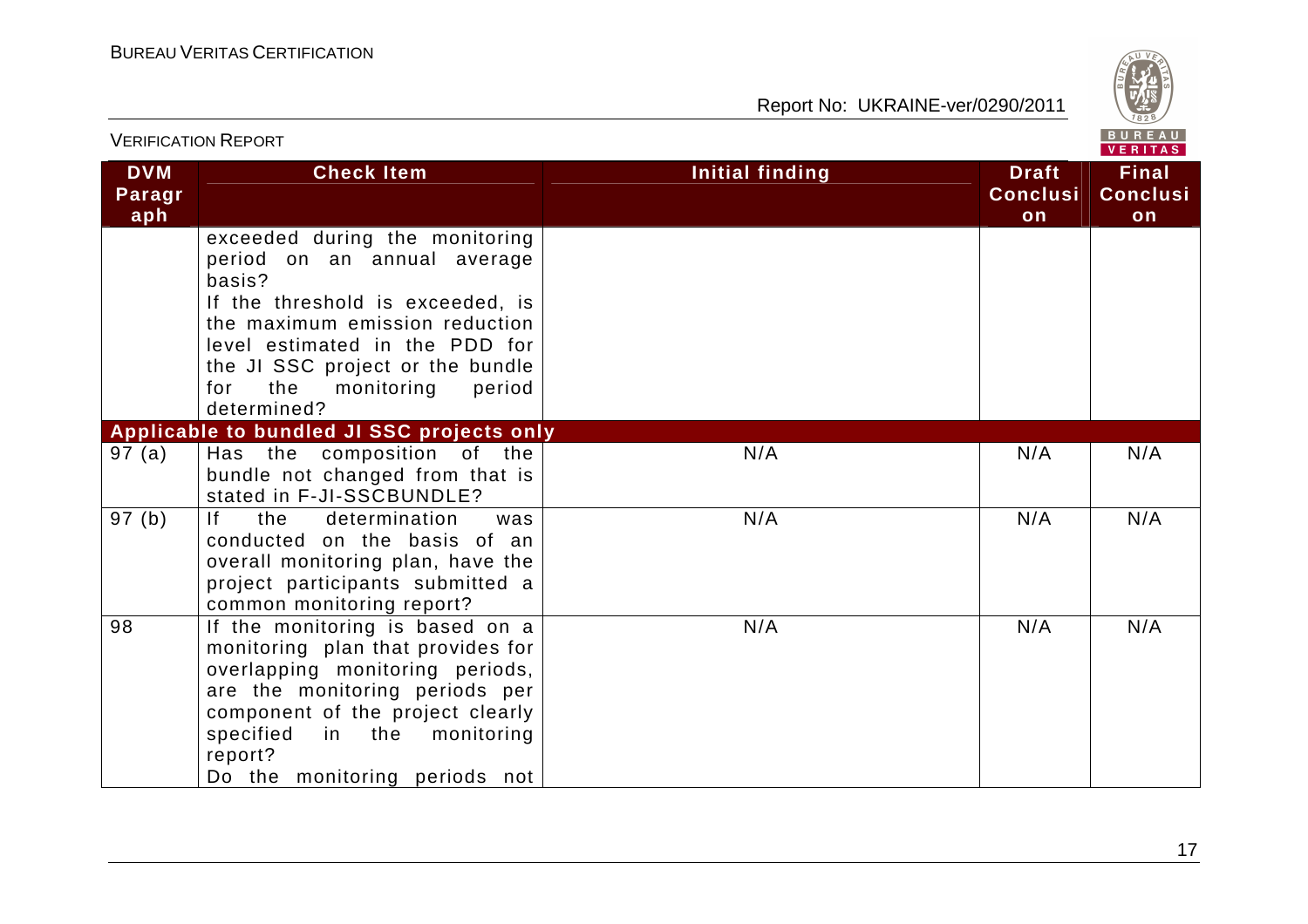

| <b>VERIFICATION REPORT</b>  |                                                                                                                                                                                                                                                                                                       |                        |                                       | <b>BUREAU</b><br>VERITAS              |
|-----------------------------|-------------------------------------------------------------------------------------------------------------------------------------------------------------------------------------------------------------------------------------------------------------------------------------------------------|------------------------|---------------------------------------|---------------------------------------|
| <b>DVM</b><br>Paragr<br>aph | <b>Check Item</b>                                                                                                                                                                                                                                                                                     | <b>Initial finding</b> | <b>Draft</b><br><b>Conclusi</b><br>on | <b>Final</b><br><b>Conclusi</b><br>on |
|                             | overlap with those for which<br>verifications<br>already<br>were<br>deemed final in the past?                                                                                                                                                                                                         |                        |                                       |                                       |
|                             | <b>Revision of monitoring plan</b>                                                                                                                                                                                                                                                                    |                        |                                       |                                       |
|                             | Applicable only if monitoring plan is revised by project participant                                                                                                                                                                                                                                  |                        |                                       |                                       |
| 99(a)                       | the<br>Did<br>project<br>participants<br>provide<br>appropriate<br>an<br>justification for the proposed<br>revision?                                                                                                                                                                                  | N/A                    | N/A                                   | N/A                                   |
| 99(b)                       | revision<br>the<br>Does<br>proposed<br>improve the accuracy and/or<br>information<br>applicability<br>of<br>collected<br>compared<br>the<br>to<br>original monitoring plan without<br>changing conformity with the<br>relevant rules and regulations for<br>the establishment of monitoring<br>plans? | N/A                    | N/A                                   | N/A                                   |
|                             | Data management                                                                                                                                                                                                                                                                                       |                        |                                       |                                       |
| 101 (a)                     | Is the implementation of data<br>collection<br>procedures<br>in<br>accordance with the monitoring<br>plan, including the quality control<br>and<br>quality<br>assurance<br>procedures?                                                                                                                | N/A                    | N/A                                   | N/A                                   |
| 101(b)                      | Is the function of the monitoring                                                                                                                                                                                                                                                                     | N/A                    | N/A                                   | N/A                                   |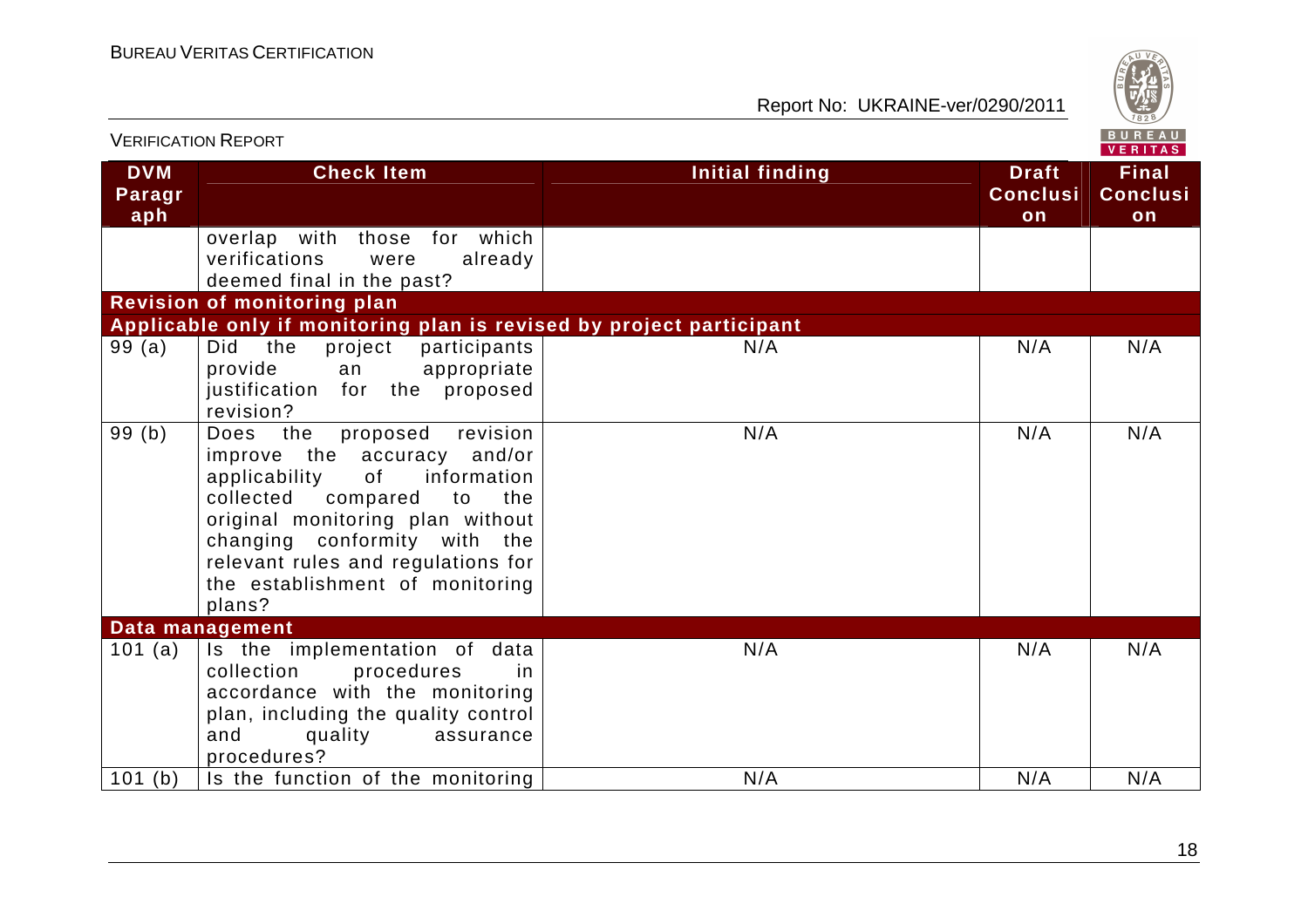

|                             |                                                                                                                                                                | VERITAS                                                                            |                                       |                                       |  |
|-----------------------------|----------------------------------------------------------------------------------------------------------------------------------------------------------------|------------------------------------------------------------------------------------|---------------------------------------|---------------------------------------|--|
| <b>DVM</b><br>Paragr<br>aph | <b>Check Item</b>                                                                                                                                              | <b>Initial finding</b>                                                             | <b>Draft</b><br><b>Conclusi</b><br>on | <b>Final</b><br><b>Conclusi</b><br>on |  |
|                             | including<br>equipment,<br>its<br>calibration status, is in order?                                                                                             |                                                                                    |                                       |                                       |  |
| 101(c)                      | Are the evidence and records<br>for<br>the<br>monitoring<br>used<br>traceable<br>maintained<br>in<br>a a<br>manner?                                            | N/A                                                                                | N/A                                   | N/A                                   |  |
| 101(d)                      | Is the<br>data<br>collection<br>and<br>the<br>management system for<br>project in accordance with the<br>monitoring plan?                                      | N/A                                                                                | N/A                                   | N/A                                   |  |
|                             |                                                                                                                                                                | Verification regarding programs of activities (additional elements for assessment) |                                       |                                       |  |
| 102                         | Is any JPA that has not been<br>added to the JI PoA not verified?                                                                                              | N/A                                                                                | N/A                                   | N/A                                   |  |
| 103                         | Is the verification based on the<br>monitoring reports of all JPAs to<br>be verified?                                                                          | N/A                                                                                | N/A                                   | N/A                                   |  |
| 103                         | Does the verification ensure the<br>accuracy and conservativeness<br>of the emission reductions or<br>enhancements<br>0f<br>removals<br>generated by each JPA? | N/A                                                                                | N/A                                   | N/A                                   |  |
| 104                         | Does the monitoring period not<br>overlap with previous monitoring<br>periods?                                                                                 | N/A                                                                                | N/A                                   | N/A                                   |  |
| 105                         | the<br><b>AIE</b><br>If.<br>learns<br>0f<br>an<br>erroneously included JPA, has                                                                                | N/A                                                                                | N/A                                   | N/A                                   |  |

VERIFICATION REPORT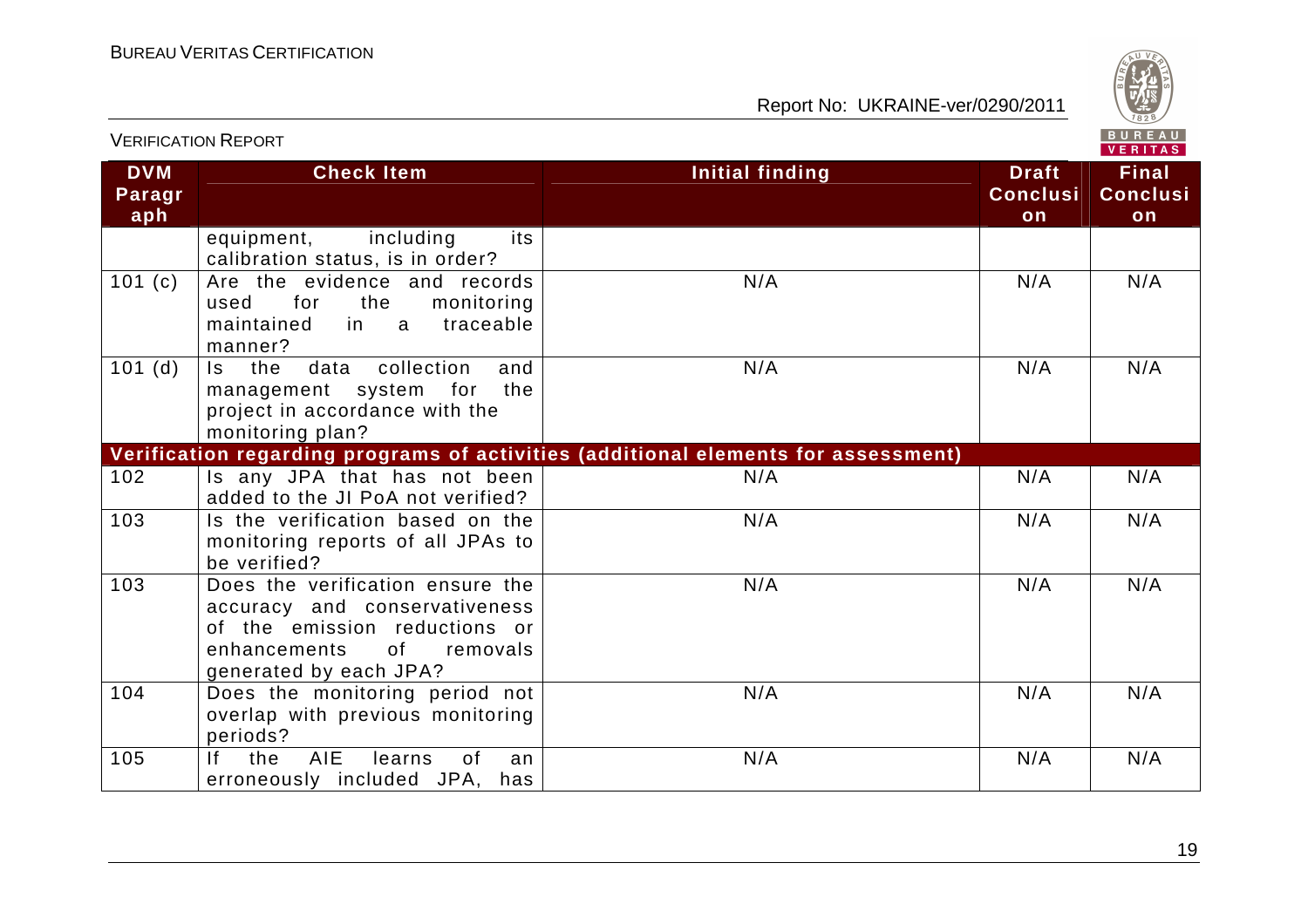

|                             | <b>VERIFICATION REPORT</b>                                                                                                                                                                                                                                                                                                                                                                                                                                                                                                                                                                                                                                            |                 |                                       | BUREAU<br><b>VERITAS</b>              |
|-----------------------------|-----------------------------------------------------------------------------------------------------------------------------------------------------------------------------------------------------------------------------------------------------------------------------------------------------------------------------------------------------------------------------------------------------------------------------------------------------------------------------------------------------------------------------------------------------------------------------------------------------------------------------------------------------------------------|-----------------|---------------------------------------|---------------------------------------|
| <b>DVM</b><br>Paragr<br>aph | <b>Check Item</b>                                                                                                                                                                                                                                                                                                                                                                                                                                                                                                                                                                                                                                                     | Initial finding | <b>Draft</b><br><b>Conclusi</b><br>on | <b>Final</b><br><b>Conclusi</b><br>on |
|                             | the AIE informed the JISC of its<br>findings in writing?                                                                                                                                                                                                                                                                                                                                                                                                                                                                                                                                                                                                              |                 |                                       |                                       |
|                             | Applicable to sample-based approach only                                                                                                                                                                                                                                                                                                                                                                                                                                                                                                                                                                                                                              |                 |                                       |                                       |
| 106                         | Does the sampling plan prepared<br>by the AIE:<br>(a) Describe its sample selection,<br>taking into<br>account that:<br>(i) For each verification that<br>uses a sample-based approach,<br>the sample selection shall be<br>sufficiently representative of the<br>JPAs in the JI PoA such<br>extrapolation to<br>all<br><b>JPAs</b><br>identified for that verification is<br>reasonable, taking into account<br>differences<br>the<br>among<br>characteristics of JPAs, such<br>as:<br>- The types of JPAs;<br>The complexity of the<br>applicable technologies and/or<br>measures used;<br>- The geographical location of<br>each JPA;<br>- The amounts of expected | N/A             | N/A                                   | N/A                                   |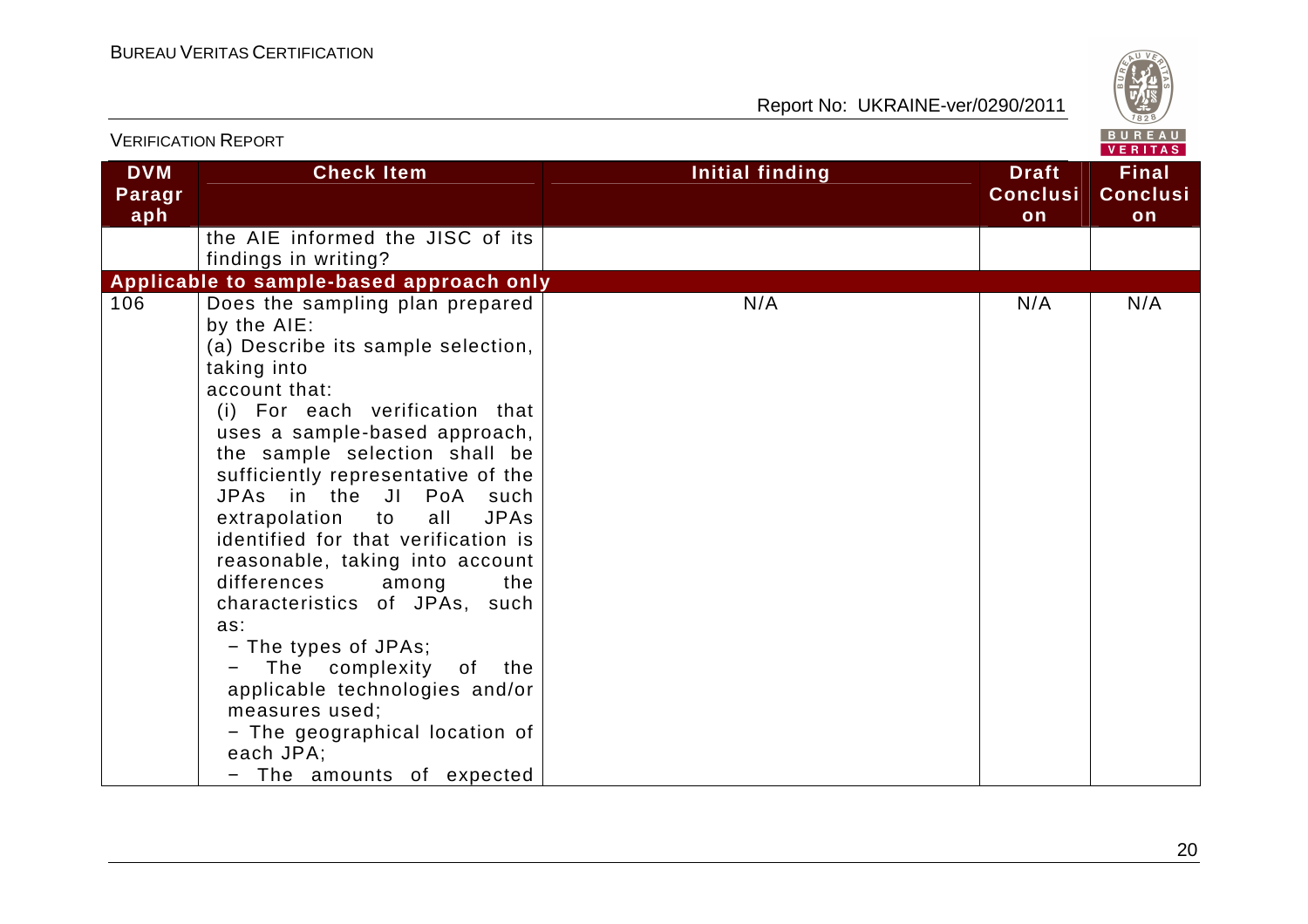

|                             | <b>VERIFICATION REPORT</b>                                                                                                                                                                                                                                                                                                                                                                        |                        | BUREAU<br>VERITAS                     |                                       |
|-----------------------------|---------------------------------------------------------------------------------------------------------------------------------------------------------------------------------------------------------------------------------------------------------------------------------------------------------------------------------------------------------------------------------------------------|------------------------|---------------------------------------|---------------------------------------|
| <b>DVM</b><br>Paragr<br>aph | <b>Check Item</b>                                                                                                                                                                                                                                                                                                                                                                                 | <b>Initial finding</b> | <b>Draft</b><br><b>Conclusi</b><br>on | <b>Final</b><br><b>Conclusi</b><br>on |
|                             | emission reductions<br>of<br>the<br>JPAs being verified;<br>- The number of JPAs for<br>which emission reductions are<br>being verified;<br>- The length of monitoring<br>periods of the JPAs being<br>verified; and<br>- The samples selected for<br>prior verifications, if any?                                                                                                                |                        |                                       |                                       |
| 107                         | Is the sampling plan ready for<br>through<br>publication<br>the<br>with<br>the<br>secretariat<br>along<br>verification report and supporting<br>documentation?                                                                                                                                                                                                                                    | N/A                    | N/A                                   | N/A                                   |
| 108                         | <b>AIE</b><br>made<br>site<br>Has<br>the<br>inspections of at least the square<br>root of the number of total JPAs,<br>rounded to the upper whole<br>number? If the AIE makes no site<br>inspections<br>fewer<br>site<br>or<br>inspections than the square root<br>of the number of total JPAs,<br>rounded to the upper<br>whole<br>number, then does the AIE<br>provide a reasonable explanation | N/A                    | N/A                                   | N/A                                   |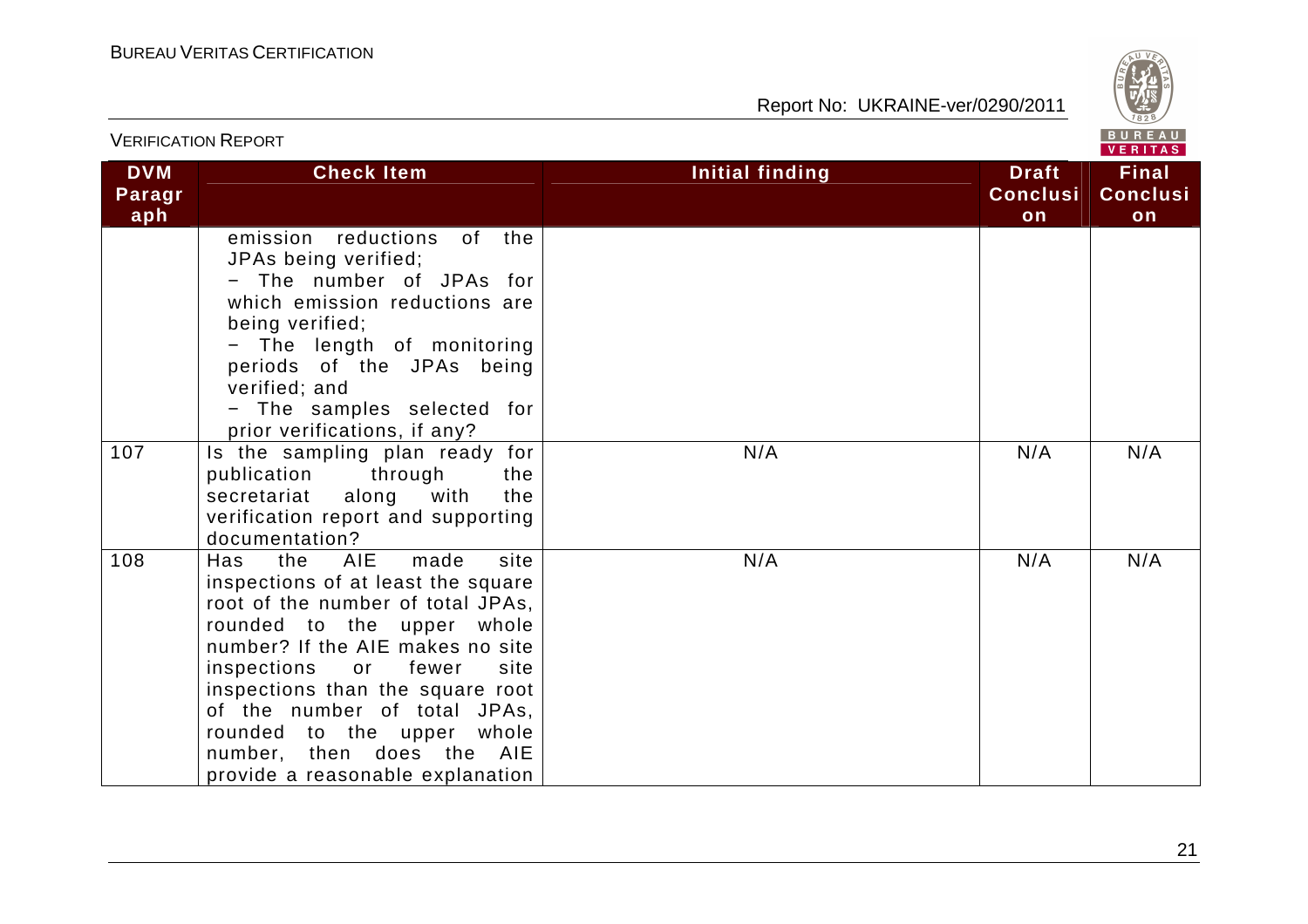

| <b>VERIFICATION REPORT</b>  |                                                                                                                                                                                                                           |                 | <b>BUREAU</b><br>VERITAS               |                                        |
|-----------------------------|---------------------------------------------------------------------------------------------------------------------------------------------------------------------------------------------------------------------------|-----------------|----------------------------------------|----------------------------------------|
| <b>DVM</b><br>Paragr<br>aph | <b>Check Item</b>                                                                                                                                                                                                         | Initial finding | <b>Draft</b><br><b>Conclusi</b><br>on. | <b>Final</b><br><b>Conclusi</b><br>on. |
|                             | and justification?                                                                                                                                                                                                        |                 |                                        |                                        |
| 109                         | Is the sampling plan available for<br>submission to the secretariat for<br>the JISC.s ex ante assessment?<br>(Optional)                                                                                                   | N/A             | N/A                                    | N/A                                    |
| 110                         | If the AIE learns of a fraudulently<br>included JPA, a fraudulently<br>monitored JPA or an inflated<br>number of emission reductions<br>claimed in a JI PoA, has the AIE<br>informed the JISC of the fraud in<br>writing? | N/A             | N/A                                    | N/A                                    |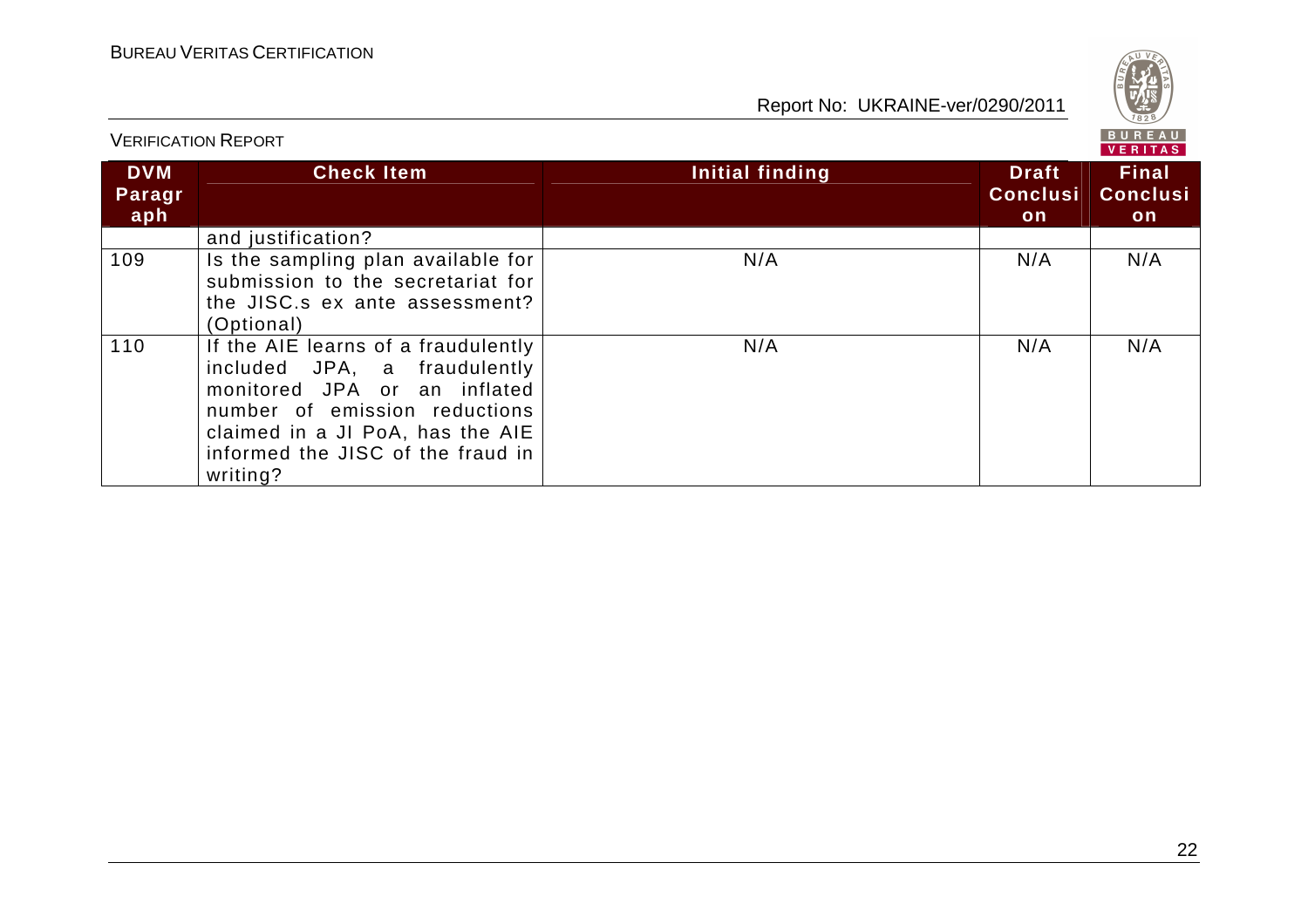

VERIFICATION REPORT

# **Table 2 Resolution of Corrective Action and Clarification Requests**

| <b>Draft</b><br>clarifications<br>report<br>corrective action<br>requests<br>validation team                                                                                | and $ Ref.$ to<br>st<br>questi<br>on in<br>table 1 | Summary<br>project<br>of<br>by   checkli   participant response                                                                                                                                                | <b>Verification team</b><br>conclusion |
|-----------------------------------------------------------------------------------------------------------------------------------------------------------------------------|----------------------------------------------------|----------------------------------------------------------------------------------------------------------------------------------------------------------------------------------------------------------------|----------------------------------------|
| <b>Corrective Action Request (CAR) 01:</b><br>Please, include in the Monitoring<br>Report the detailed information on<br>letters of approval issued by Parties<br>involved. |                                                    | Item 90 The information on the approval Based on the information<br>by Parties involved has been added to the Monitoring<br>included to the Section A.2 of Report, CAR 01 is closed.<br>the Monitoring Report. |                                        |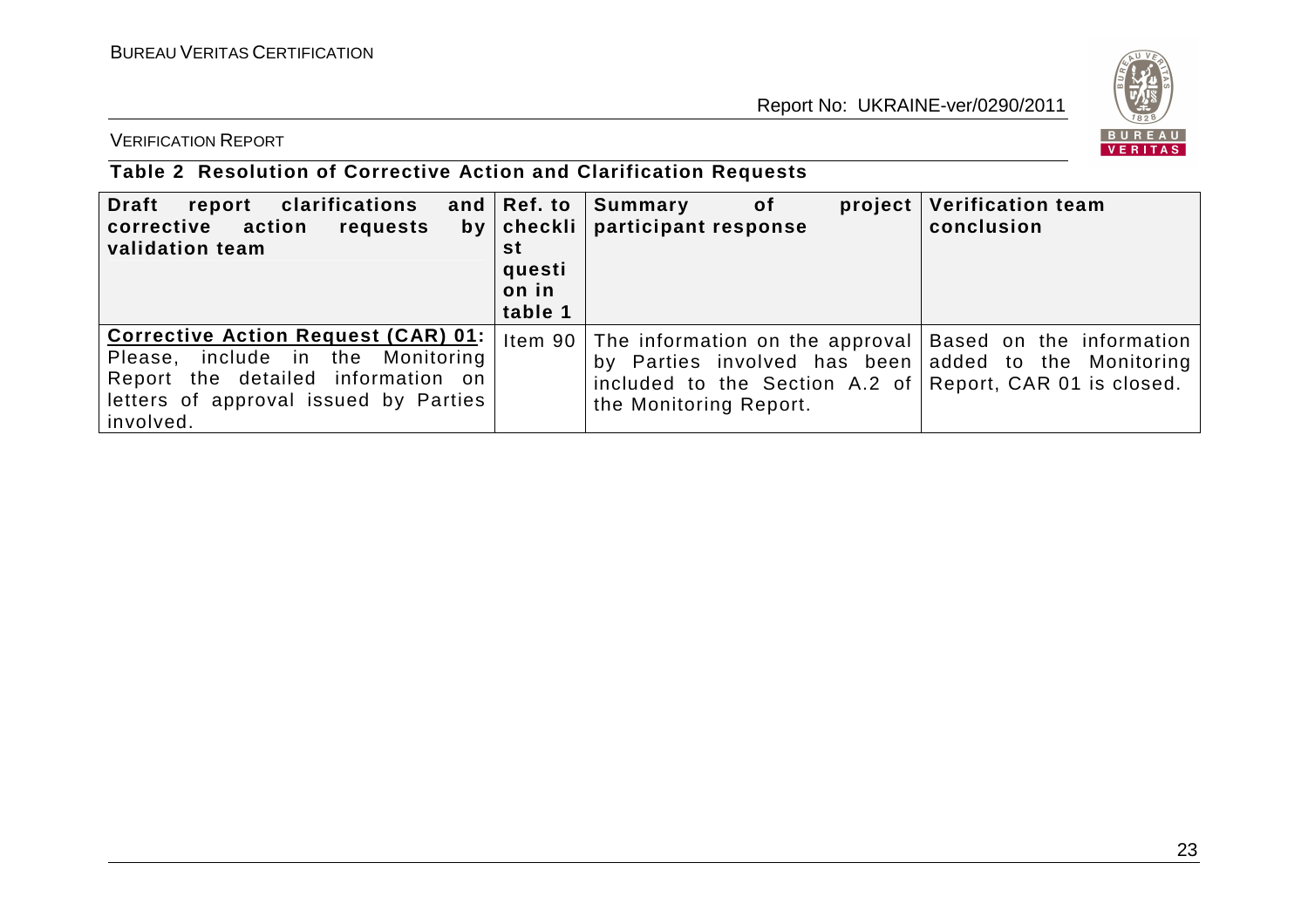

| BUREAU<br><b>VERIFICATION REPORT</b><br><b>VERITAS</b>                                                                                                                                                                                                                                                                                              |                               |                                                                                                                                                                                                                                                                                                                                                                                                                                                                                                                                                                    |                                                                                                          |  |
|-----------------------------------------------------------------------------------------------------------------------------------------------------------------------------------------------------------------------------------------------------------------------------------------------------------------------------------------------------|-------------------------------|--------------------------------------------------------------------------------------------------------------------------------------------------------------------------------------------------------------------------------------------------------------------------------------------------------------------------------------------------------------------------------------------------------------------------------------------------------------------------------------------------------------------------------------------------------------------|----------------------------------------------------------------------------------------------------------|--|
| <b>Corrective Action Request (CAR) 02:</b><br>Letter of Approval from sponsor Party<br>is not provided.                                                                                                                                                                                                                                             | Item 90                       | The<br>Ecology,<br>Ministry<br>of<br>Sustainable<br>Development,<br>Housing,<br>and<br>Transports<br>General Directorate for Energy<br>and Climate - Climate and<br>efficiency service<br>energy<br>Carbon markets desk of France<br>(Party involved which is not the<br>host country) has issued a<br>written project approval (letter<br>of approval for the project<br>"Reduction<br>0f<br>power<br>consumption and waste disposal<br>at "Obolon" PJSC" № 11-0804<br>5E DNter (DFP, DNA) dated<br>$04/08/2011$ .<br>Relevant<br>information was included to MR. | Due to the amendments<br>made in the<br>Monitoring<br>Report,<br>the<br>issue<br><b>IS</b><br>closed.    |  |
| Corrective Action Request (CAR) 03:<br>In the section A.2 of the Monitoring<br>Report, registration number of the JI<br>project is not indicated. Please,<br>indicate JI<br>reference<br>registration<br>number in the Monitoring Report.<br><b>Corrective Action Request (CAR) 04:</b><br>Please specify numbers of formulas<br>and Figures in MR. | Item $92$<br>Item $95$<br>(b) | Registration number UA1000275   Based on the corrections<br>has been indicated in the<br>Section A.2 of the Monitoring Report, CAR 03 is closed.<br>Report.<br><b>Numbers</b><br>0f<br>formulas<br>and<br>Figures were specified.                                                                                                                                                                                                                                                                                                                                  | made in the Monitoring<br>The issue is closed due to<br>the amendments made in<br>the Monitoring Report. |  |